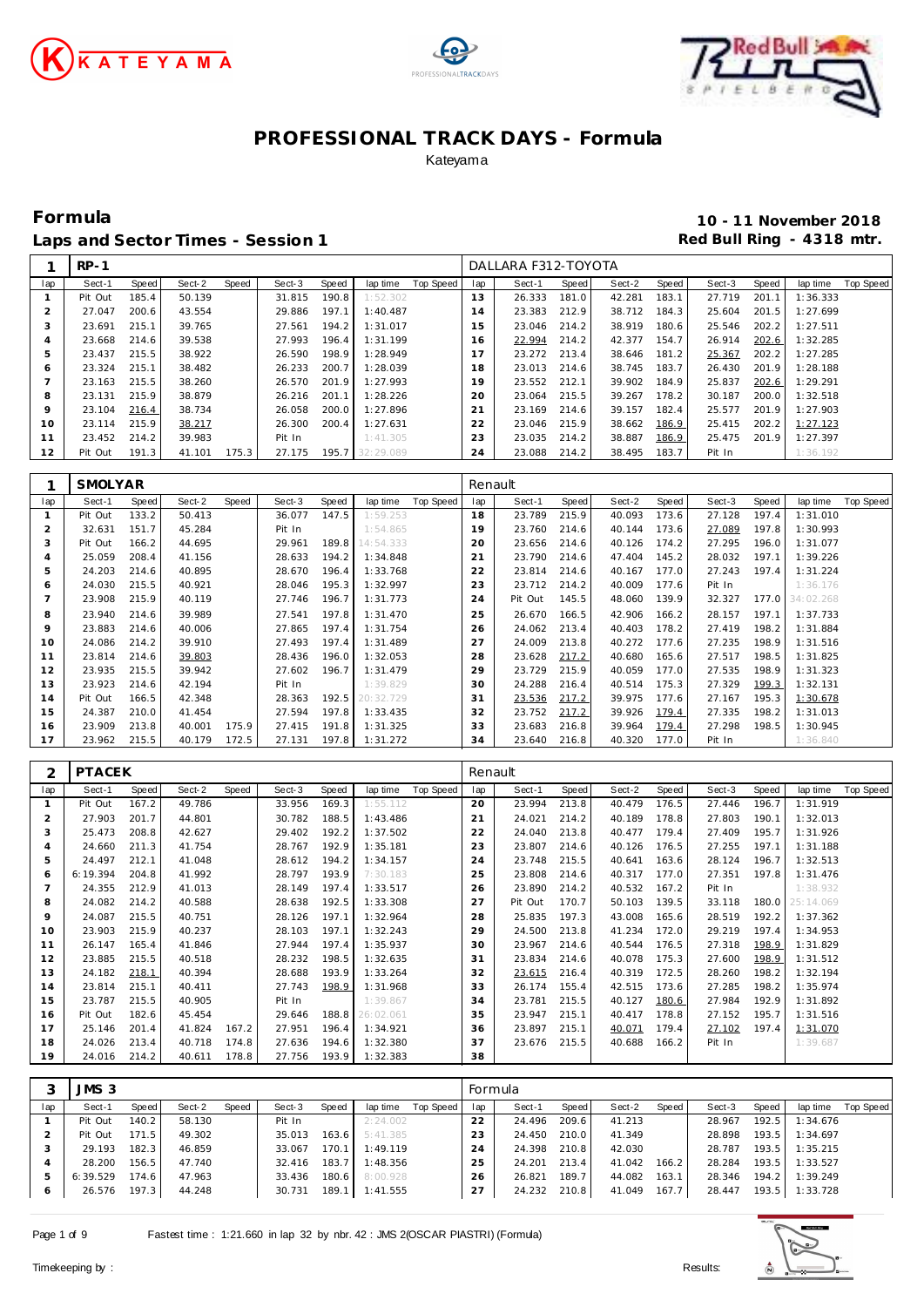





### **Formula 10 - 11 November 2018** Red Bull Ring - 4318 mtr.

| Lans and Sector Times - Session 1 |  |  |
|-----------------------------------|--|--|

|                |              |       |        | - - - - - - - - |       |           |    |         |       |        |       |        |       |                 |  |
|----------------|--------------|-------|--------|-----------------|-------|-----------|----|---------|-------|--------|-------|--------|-------|-----------------|--|
| $\overline{7}$ | 26.052       | 209.6 | 43.760 | 30.094          | 190.1 | 1:39.906  | 28 | 24.377  | 210.4 | 41.144 | 164.6 | Pit In |       | 1:40.836        |  |
| 8              | 25.694       | 202.9 | 42.130 | 29.601          | 190.8 | 1:37.425  | 29 | Pit Out | 191.7 | 45.176 | 155.6 | 30.004 |       | 185.2 30:19.364 |  |
| 9              | 25.315       | 211.3 | 42.469 | 29.398          | 192.5 | 1:37.182  | 30 | 25.668  | 188.3 | 44.784 | 153.0 | 28.958 | 192.9 | 1:39.410        |  |
| 10             | 25.102 211.3 |       | 41.648 | 29.523          | 192.5 | 1:36.273  | 31 | 24.523  | 209.6 | 41.622 | 158.8 | 29.039 | 192.5 | 1:35.184        |  |
| 11             | 24.988       | 210.8 | 41.587 | 29.141          | 192.9 | 1:35.716  | 32 | 24.370  | 209.6 | 41.593 | 166.2 | 29.069 | 186.5 | 1:35.032        |  |
| 12             | 24.797       | 210.8 | 42.340 | 29.461          | 190.5 | 1:36.598  | 33 | 24.405  | 210.4 | 41.223 | 166.7 | 28.164 | 193.5 | 1:33.792        |  |
| 13             | 24.681       | 210.4 | 41.157 | 29.355          | 192.9 | 1:35.193  | 34 | 24.069  | 210.8 | 41.139 | 166.7 | 28.044 | 194.2 | 1:33.252        |  |
| 14             | 24.583       | 211.7 | 41.682 | 29.287          | 193.2 | 1:35.552  | 35 | 23.954  | 211.7 | 41.452 | 163.6 | 28.068 | 194.6 | 1:33.474        |  |
| 15             | 24.848       | 212.1 | 41.894 | 29.365          | 192.2 | 1:36.107  | 36 | 24.004  | 211.7 | 40.844 | 168.2 | 28.098 | 194.2 | 1:32.946        |  |
| 16             | 24.725       | 211.3 | 41.491 | Pit In          |       | 1:42.566  | 37 | 23.927  | 212.1 | 41.563 | 163.1 | 28.629 | 195.3 | 1:34.119        |  |
| 17             | Pit Out      | 187.0 | 46.932 | 36.084          | 175.3 | 10:02.794 | 38 | 24.074  | 214.2 | 41.559 | 164.1 | 29.666 | 188.8 | 1:35.299        |  |
| 18             | 26.621       | 210.8 | 43.891 | 30.360          | 190.8 | 1:40.872  | 39 | 24.382  | 211.7 | 41.234 | 160.7 | 28.679 | 192.9 | 1:34.295        |  |
| 19             | 25.450       | 197.3 | 42.162 | 29.439          | 192.9 | 1:37.051  | 40 | 24.211  | 213.4 | 41.671 | 164.1 | 28.640 | 192.9 | 1:34.522        |  |
| 20             | 24.665       | 210.8 | 41.417 | 28.991          | 193.5 | 1:35.073  | 41 | 24.238  | 210.8 | 41.574 | 153.4 | Pit In |       | 1:42.281        |  |
| 21             | 24.414       | 211.7 | 41.039 | 29.060          | 192.5 | 1:34.513  | 42 |         |       |        |       |        |       |                 |  |

|     | $RP-3$  |       |        |       |        |       |          |           |     | DALLARA F312-TOYOTA |       |        |       |        |       |           |           |
|-----|---------|-------|--------|-------|--------|-------|----------|-----------|-----|---------------------|-------|--------|-------|--------|-------|-----------|-----------|
| lap | Sect-1  | Speed | Sect-2 | Speed | Sect-3 | Speed | lap time | Top Speed | lap | Sect-1              | Speed | Sect-2 | Speed | Sect-3 | Speed | lap time  | Top Speed |
|     | Pit Out | 151.5 | 50.209 |       | Pit In |       | 8:23.903 |           | 12  | 14:43.987           | 202.9 | 41.468 |       | 27.707 | 198.2 | 15:53.162 |           |
|     | Pit Out | 193.8 | 43.773 |       | 29.220 | 191.2 | 4:18.073 |           | 13  | 23.814              | 208.0 | 38.558 |       | 26.206 | 200.4 | 1:28.578  |           |
|     | 24.694  | 211.3 | 40.705 |       | 27.947 | 196.4 | 1:33.346 |           | 14  | 23.241              | 218.1 | 40.200 |       | 25.727 | 203.0 | 1:29.168  |           |
| 4   | 23.832  | 214.2 | 39.384 |       | 26.876 | 199.6 | 1:30.092 |           | 15  | 22.985              | 220.4 | 39.414 |       | 25.661 | 201.9 | 1:28.060  |           |
| 5   | 23.768  | 216.4 | 39.279 |       | 26.892 | 200.4 | 1:29.939 |           | 16  | 23.089              | 217.7 |        |       |        | 201.9 | 1:27.388  |           |
| 6   | 23.330  | 217.7 | 38.869 |       | 26.068 | 201.1 | 1:28.267 |           |     | 23.066              | 216.8 | 38.626 | 188.8 | 25.360 | 203.4 | 1:27.052  |           |
| –   | 23.226  | 217.2 | 39.596 |       | 26.559 | 201.5 | 1:29.381 |           | 18  | 23.006              | 218.1 | 38.654 | 179.4 | 25.629 | 202.6 | 1:27.289  |           |
| 8   | 23.315  | 216.4 | 38.284 |       | 25.762 | 201.5 | 1:27.361 |           | 19  | 22.920              | 217.2 | 38.378 | 190.1 | 25.229 | 203.0 | 1:26.527  |           |
| 9   | 23.207  | 217.7 | 38.216 |       | 26.158 | 201.5 | 1:27.581 |           | 20  | 23.012              | 217.7 | 38.413 | 192.9 | 25.455 | 202.2 | 1:26.880  |           |
| 10  | 23.131  | 218.6 | 38.604 |       | 26.695 | 201.5 | 1:28.430 |           | 21  | 23.341              | 216.4 | 38.508 | 190.8 | Pit In |       | 1:35.154  |           |
| 11  | 23.271  | 216.8 | 38.257 |       | 27.467 | 200.4 | 1:28.995 |           | 22  |                     |       |        |       |        |       |           |           |

| 4              | <b>COLLET</b> |       |        |       |        |       |           |           | Renault |         |              |        |       |        |       |           |           |
|----------------|---------------|-------|--------|-------|--------|-------|-----------|-----------|---------|---------|--------------|--------|-------|--------|-------|-----------|-----------|
| lap            | Sect-1        | Speed | Sect-2 | Speed | Sect-3 | Speed | lap time  | Top Speed | lap     | Sect-1  | <b>Speed</b> | Sect-2 | Speed | Sect-3 | Speed | lap time  | Top Speed |
|                | Pit Out       | 149.4 | 51.909 |       | 36.056 | 142.1 | 2:01.995  |           | 20      | 23.871  | 213.8        | 40.558 | 171.4 | 27.052 | 198.2 | 1:31.481  |           |
| $\overline{c}$ | 30.127        | 177.2 | 46.110 |       | 32.320 | 174.8 | 1:48.557  |           | 21      | 23.797  | 214.6        | 40.839 | 170.9 | 27.316 | 196.7 | 1:31.952  |           |
| 3              | 25.875        | 210.4 | 42.890 |       | 30.652 | 189.5 | 1:39.417  |           | 22      | 23.881  | 213.4        | 41.210 | 174.2 | 27.148 | 196.7 | 1:32.239  |           |
| $\overline{4}$ | 25.160        | 210.8 | 41.863 |       | 29.813 | 189.5 | 1:36.836  |           | 23      | 23.857  | 214.2        | 41.085 | 174.2 | 27.328 | 196.7 | 1:32.270  |           |
| 5              | 25.120        | 211.7 | 41.524 |       | 29.178 | 191.5 | 1:35.822  |           | 24      | 23.781  | 214.6        | 40.498 | 173.1 | 27.171 | 197.4 | 1:31.450  |           |
| 6              | 7:17.321      | 199.5 | 42.261 |       | 29.194 | 192.9 | 8:28.776  |           | 25      | 23.776  | 214.2        | 40.559 | 173.1 | 27.495 | 193.9 | 1:31.830  |           |
|                | 24.806        | 212.1 | 40.857 |       | 28.297 | 195.3 | 1:33.960  |           | 26      | 23.763  | 215.1        | 40.570 | 175.3 | Pit In |       | 1:37.774  |           |
| 8              | 24.143        | 215.5 | 40.687 |       | 28.149 | 197.1 | 1:32.979  |           | 27      | Pit Out | 162.4        | 49.393 | 151.7 | 31.064 | 171.2 | 22:37.238 |           |
| 9              | 24.905        | 216.8 | 40.652 |       | 28.787 | 189.1 | 1:34.344  |           | 28      | 26.552  | 201.7        | 43.726 | 170.3 | 29.122 | 190.1 | 1:39.400  |           |
| 10             | 24.220        | 216.4 | 40.950 |       | 28.452 | 195.7 | 1:33.622  |           | 29      | 24.278  | 212.5        | 40.948 | 174.8 | 27.519 | 196.4 | 1:32.745  |           |
| 11             | 23.948        | 217.2 | 40.663 |       | 27.978 | 196.4 | 1:32.589  |           | 30      | 23.861  | 214.6        | 40.693 | 170.9 | 27.277 | 198.9 | 1:31.831  |           |
| 12             | 23.961        | 214.6 | 40.472 |       | 27.749 | 196.7 | 1:32.182  |           | 31      | 24.003  | 213.4        | 40.664 | 176.5 | 27.230 | 196.7 | 1:31.897  |           |
| 13             | 23.915        | 214.6 | 40.457 |       | 27.992 | 197.1 | 1:32.364  |           | 32      | 23.821  | 214.6        | 40.605 | 177.0 | 26.993 | 198.5 | 1:31.419  |           |
| 14             | 23.988        | 214.6 | 40.428 |       | 27.939 | 196.4 | 1:32.355  |           | 33      | 23.647  | 216.4        | 40.448 | 172.5 | 40.213 | 161.4 | 1:44.308  |           |
| 15             | 23.923        | 214.6 | 40.866 |       | Pit In |       | 1:39.957  |           | 34      | 24.999  | 215.1        | 40.675 | 171.4 | 27.574 | 196.0 | 1:33.248  |           |
| 16             | Pit Out       | 196.9 | 42.609 | 163.1 | 28.310 | 191.2 | 28:14.474 |           | 35      | 23.909  | 214.6        | 40.321 | 176.5 | 27.424 | 196.7 | 1:31.654  |           |
| 17             | 24.357        | 212.5 | 41.557 | 172.0 | 27.931 | 194.2 | 1:33.845  |           | 36      | 23.815  | 215.5        | 40.415 | 180.0 | 27.227 | 198.2 | 1:31.457  |           |
| 18             | 24.017        | 213.8 | 40.800 | 173.6 | 27.544 | 196.0 | 1:32.361  |           | 37      | 23.636  | 216.8        | 40.668 | 180.0 | Pit In |       | 1:39.268  |           |
| 19             | 23.974        | 214.2 | 40.689 | 174.8 | 27.173 | 197.1 | 1:31.836  |           | 38      |         |              |        |       |        |       |           |           |

| 5   | LECLERC  |       |        |       |        |       |          |           | Renault |         |       |        |       |        |       |           |           |
|-----|----------|-------|--------|-------|--------|-------|----------|-----------|---------|---------|-------|--------|-------|--------|-------|-----------|-----------|
| lap | Sect-1   | Speed | Sect-2 | Speed | Sect-3 | Speed | lap time | Top Speed | lap     | Sect-1  | Speed | Sect-2 | Speed | Sect-3 | Speed | lap time  | Top Speed |
|     | Pit Out  | 154.9 | 48.917 |       | 34.143 | 167.7 | 1:52.482 |           | 20      | 23.931  | 217.7 | 39.974 |       | 27.511 | 198.5 | 1:31.416  |           |
|     | 27.874   | 179.8 | 43.479 |       | 30.993 | 187.8 | 1:42.346 |           | 21      | 23.807  | 215.9 | 39.809 |       | 27.847 | 198.9 | 1:31.463  |           |
| 3   | 25.224   | 209.2 | 42.218 |       | 29.788 | 190.8 | 1:37.230 |           | 22      | 23.918  | 215.5 | 41.119 | 174.8 | 27.367 | 197.4 | 1:32.404  |           |
| 4   | 24.802   | 211.3 | 41.557 |       | 29.381 | 192.9 | 1:35.740 |           | 23      | 23.719  | 215.9 | 40.147 | 178.2 | 27.245 | 197.4 | 1:31.111  |           |
| 5   | 24.474   | 212.5 | 41.814 |       | 29.555 | 192.5 | 1:35.843 |           | 24      | 23.764  | 215.5 | 40.317 | 174.8 | 27.334 | 197.4 | 1:31.415  |           |
| 6   | 5:58.350 | 187.3 | 42.112 |       | 28.887 | 194.6 | 7:09.349 |           | 25      | 23.731  | 215.9 | 40.356 | 180.0 | 27.427 | 197.1 | 1:31.514  |           |
|     | 24.256   | 214.6 | 40.959 |       | 28.300 | 195.7 | 1:33.515 |           | 26      | 23.977  | 215.1 | 40.708 | 171.4 | Pit In |       | 1:41.286  |           |
| 8   | 24.165   | 215.9 | 40.749 |       | 28.495 | 197.1 | 1:33.409 |           | 27      | Pit Out | 167.0 | 52.188 | 106.7 | 32.693 | 184.9 | 35:10.550 |           |
| 9   | 24.088   | 215.9 | 40.459 |       | 28.367 | 197.4 | 1:32.914 |           | 28      | 25.880  | 202.5 | 42.537 | 172.5 | 28.707 | 195.3 | 1:37.124  |           |
| 10  | 24.018   | 216.4 | 40.287 |       | 28.052 | 196.0 | 1:32.357 |           | 29      | 24.126  | 212.9 | 40.859 | 168.2 | 27.584 | 196.0 | 1:32.569  |           |
| 11  | 23.991   | 216.8 | 40.406 |       | 27.794 | 197.1 | 1:32.191 |           | 30      | 23.981  | 213.8 | 40.536 | 173.6 | 27.776 | 197.1 | 1:32.293  |           |
| 12  | 23.887   | 215.1 | 40.385 |       | 27.616 | 197.8 | 1:31.888 |           | 31      | 23.855  | 214.6 | 40.592 | 174.2 | 27.348 | 197.8 | 1:31.795  |           |

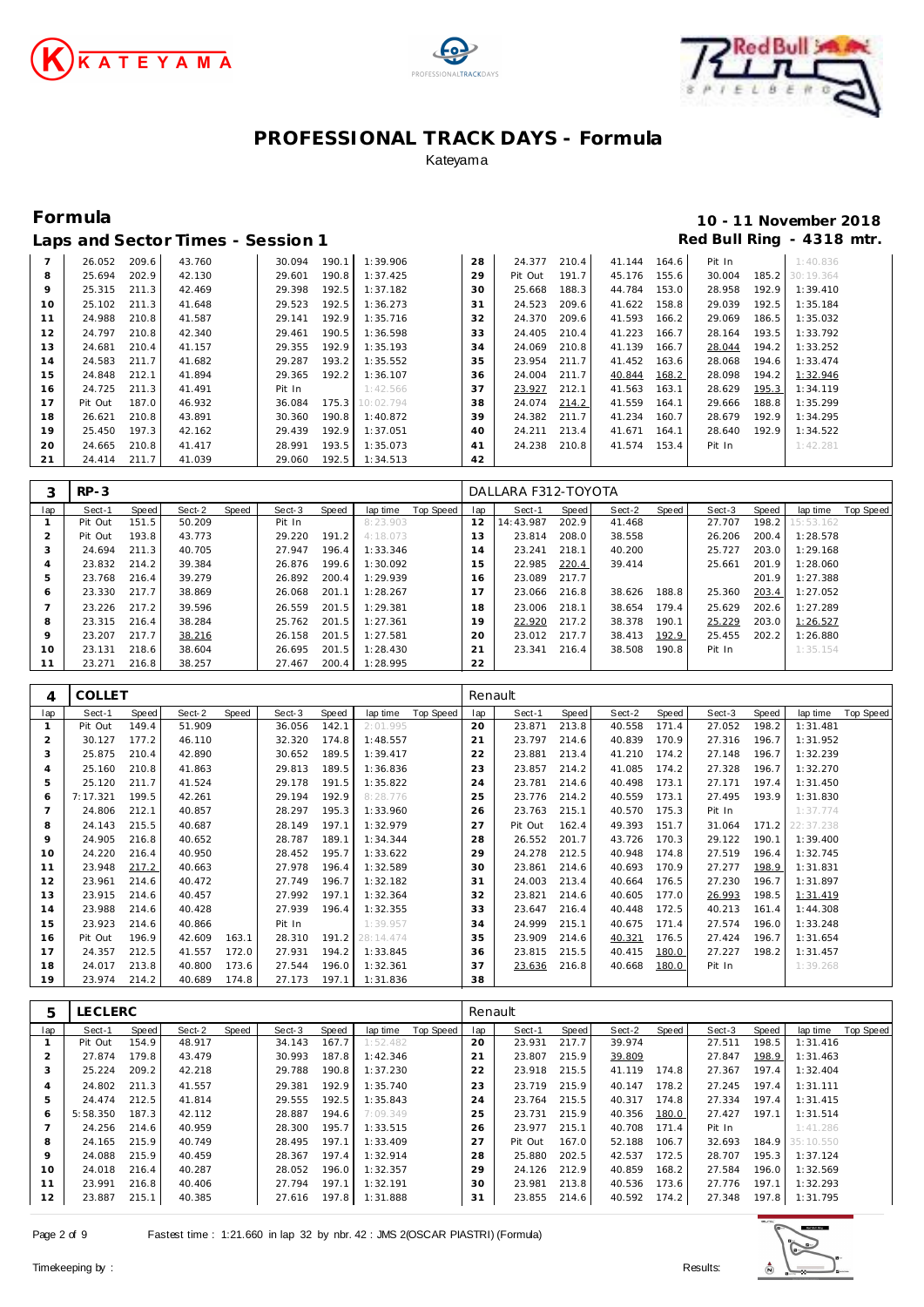





## **Formula 10 - 11 November 2018** Red Bull Ring - 4318 mtr.

|  | Laps and Sector Times - Session 1 |
|--|-----------------------------------|
|  |                                   |

| 13 | 23.768<br>216.8  | 40.582 | 27.621                | 197.8 1:31.971  | 32 | 23.928 213.8 |       | 40.413 173.1 |       | 27.191 |         | 198.2 1:31.532 |
|----|------------------|--------|-----------------------|-----------------|----|--------------|-------|--------------|-------|--------|---------|----------------|
| 14 | 218.1<br>24.078  | 40.566 | 27.701 197.8 1:32.345 |                 | 33 | 23.696       | 215.9 | 40.472       | 174.2 | 28.048 | $198.2$ | 1:32.216       |
| 15 | 215.1<br>23.756  | 39.857 | Pit In                | 1:36.365        | 34 | 23.891       | 215.1 | 40.347       | 172.5 | 27.276 | 198.5   | 1:31.514       |
| 16 | 193.4<br>Pit Out | 42.404 | 29.157                | 192.9 18:07.313 | 35 | 23.785 216.4 |       | 40.241       | 169.8 | 27.192 | 198.5   | 1:31.218       |
| 17 | 212.5<br>24.226  | 40.601 | 33.662                | 156.7 1:38.489  | 36 | 23.771 216.8 |       | 40.061       | 177.0 | 27.134 | 198.5   | 1:30.966       |
| 18 | 212.9<br>25.250  | 40.207 | 196.7<br>30.523       | 1:35.980        | 37 | 24.254 215.5 |       | 41.097 174.2 |       | Pit In |         | 1:38.201       |
| 19 | 214.6<br>23.917  | 39.894 | 27.755 197.4 1:31.566 |                 | 38 |              |       |              |       |        |         |                |

|     |         |       | SEBASTI AN FREYMUTH |       |        |       |           |           | Tatuus |         |       |          |                    |        |       |                 |           |
|-----|---------|-------|---------------------|-------|--------|-------|-----------|-----------|--------|---------|-------|----------|--------------------|--------|-------|-----------------|-----------|
| lap | Sect-1  | Speed | Sect-2              | Speed | Sect-3 | Speed | lap time  | Top Speed | lap    | Sect-1  | Speed | Sect-2   | Speed              | Sect-3 | Speed | lap time        | Top Speed |
|     | Pit Out | 168.0 | 52.780              |       | 38.209 | 175.9 | 2:03.764  |           | 14     | 25.774  | 202.1 | 44.232   | 141.7 <sub>1</sub> | 30.772 | 184.9 | 1:40.778        |           |
|     | 28.566  | 177.4 | 52.746              |       | 35.012 | 172.0 | 1:56.324  |           | 15     | 25.871  | 202.1 | 43.994   | 148.8              | 30.224 | 186.2 | 1:40.089        |           |
| 3   | 28.594  | 194.8 | 46.970              |       | 35.009 | 180.0 | 1:50.573  |           | 16     | 25.965  | 204.8 | 43.302   | 151.3              | Pit In |       | 1:45.846        |           |
| 4   | 26.585  | 201.0 | 47.356              |       | 34.022 | 179.4 | 1:47.963  |           | 17     | Pit Out | 201.4 | 45.203   | 152.5              | 30.992 | 184.6 | 4:22.093        |           |
| 5   | 26.476  | 201.4 | 45.225              |       | 32.654 | 181.2 | 1:44.355  |           | 18     | 25.259  | 204.8 | 44.008   | 144.8              | 29.934 | 187.5 | 1:39.201        |           |
| 6   | 26.256  | 199.9 | 44.587              |       | 31.616 | 183.4 | 1:42.459  |           | 19     | 25.238  | 204.0 | 1:09.513 | 124.7              | Pit In |       | 2:34.595        |           |
|     | 26.289  | 201.7 | 45.531              |       | Pit In |       | 1:50.365  |           | 20     | Pit Out | 200.2 | 47.453   | 133.0              | 34.147 |       | 183.4 23:39.284 |           |
| 8   | Pit Out | 199.1 | 45.038              |       | 31.478 | 182.1 | 5:49.934  |           | 21     | 29.199  | 178.6 | 45.795   | 133.0              | 31.789 | 185.2 | 1:46.783        |           |
| 9   | 25.948  | 201.4 | 45.085              |       | 31.517 | 184.0 | 1:42.550  |           | 22     | 25.785  | 199.9 | 43.916   | 143.2              | 30.240 | 188.8 | 1:39.941        |           |
| 10  | 26.091  | 204.4 | Pit In              |       | Pit In |       | 7:32.889  |           | 23     | 25.248  | 210.4 | 43.107   | 145.2              | 30.224 | 187.5 | 1:38.579        |           |
| 11  | Pit Out | 167.2 | 49.445              | 130.1 | 32.882 | 180.3 | 29:49.780 |           | 24     | 25.756  | 208.4 | 42.863   | 152.5              | 29.663 | 189.1 | 1:38.282        |           |
| 12  | 27.452  | 186.0 | 46.619              | 140.6 | 31.517 | 182.1 | 1:45.588  |           | 25     | 25.083  | 205.6 | 43.021   | 151.7              | Pit In |       | 1:45.048        |           |
| 13  | 26.130  | 201.0 | 44.368              | 147.5 | 31.325 | 184.9 | 1:41.823  |           | 26     |         |       |          |                    |        |       |                 |           |

| 9              | BHAITECH <sub>1</sub> |       |        |       |        |       |           |                  | Tatuus |         |              |        |       |        |       |           |           |
|----------------|-----------------------|-------|--------|-------|--------|-------|-----------|------------------|--------|---------|--------------|--------|-------|--------|-------|-----------|-----------|
| lap            | Sect-1                | Speed | Sect-2 | Speed | Sect-3 | Speed | lap time  | <b>Top Speed</b> | lap    | Sect-1  | <b>Speed</b> | Sect-2 | Speed | Sect-3 | Speed | lap time  | Top Speed |
| $\mathbf{1}$   | Pit Out               | 122.6 | 57.891 |       | Pit In |       | 2:29.807  |                  | 22     | 24.731  | 211.7        | 41.696 | 165.6 | 28.174 | 193.9 | 1:34.601  |           |
| $\overline{2}$ | Pit Out               | 164.9 | 52.638 |       | 33.605 | 177.0 | 6:31.143  |                  | 23     | 24.346  | 211.7        | 41.951 | 165.1 | 28.377 | 194.2 | 1:34.674  |           |
| 3              | 28.139                | 202.1 | 47.689 |       | Pit In |       | 1:59.057  |                  | 24     | 24.437  | 211.7        | 41.885 | 169.3 | 28.131 | 193.5 | 1:34.453  |           |
| $\overline{4}$ | Pit Out               | 154.7 | 50.057 |       | 34.612 | 186.2 | 6:18.586  |                  | 25     | 24.378  | 211.3        | 41.321 | 167.2 | 27.901 | 194.6 | 1:33.600  |           |
| 5              | 26.190                | 208.0 | 46.318 |       | 31.303 | 187.8 | 1:43.811  |                  | 26     | 24.457  | 211.7        | 41.527 | 167.2 | 28.278 | 194.2 | 1:34.262  |           |
| 6              | 25.588                | 210.0 | 45.682 |       | 30.505 | 190.1 | 1:41.775  |                  | 27     | 25.186  | 211.7        | 42.442 | 167.2 | Pit In |       | 1:44.652  |           |
| $\overline{7}$ | 25.756                | 210.4 | 44.232 |       | 31.047 | 188.8 | 1:41.035  |                  | 28     | Pit Out | 144.0        | 55.201 | 138.1 | 33.377 | 170.9 | 30:50.095 |           |
| 8              | 25.713                | 210.8 | 44.568 |       | 30.135 | 190.5 | 1:40.416  |                  | 29     | 27.094  | 207.6        | 45.760 | 153.0 | 29.470 | 191.8 | 1:42.324  |           |
| 9              | 25.251                | 210.8 | 45.030 |       | Pit In |       | 1:51.087  |                  | 30     | 24.731  | 209.6        | 42.270 | 165.6 | 28.542 | 191.2 | 1:35.543  |           |
| 10             | Pit Out               | 150.2 | 50.888 |       | 32.745 | 186.2 | 6:32.535  |                  | 31     | 24.601  | 210.8        | 41.884 | 165.6 | 28.326 | 192.5 | 1:34.811  |           |
| 11             | 27.573                | 200.2 | 47.022 |       | 30.449 | 190.1 | 1:45.044  |                  | 32     | 24.371  | 210.8        | 41.613 | 156.1 | 28.848 | 193.2 | 1:34.832  |           |
| 12             | 25.015                | 210.4 | 42.697 |       | 30.499 | 189.5 | 1:38.211  |                  | 33     | 24.473  | 210.0        | 41.452 | 170.3 | 27.971 | 194.9 | 1:33.896  |           |
| 13             | 24.957                | 210.8 | 43.800 |       | 29.871 | 192.2 | 1:38.628  |                  | 34     | 24.313  | 210.8        | 42.044 | 166.2 | 28.137 | 193.2 | 1:34.494  |           |
| 14             | 9:40.466              | 167.2 | 48.940 |       | 31.560 | 188.2 | 11:00.966 |                  | 35     | 24.210  | 210.4        | 41.429 | 167.7 | 27.834 | 194.9 | 1:33.473  |           |
| 15             | 26.771                | 209.6 | 43.934 |       | 30.704 | 191.8 | 1:41.409  |                  | 36     | 24.143  | 211.7        | 41.701 | 170.3 | 28.272 | 192.9 | 1:34.116  |           |
| 16             | 25.090                | 212.9 | 42.405 |       | 29.256 | 193.2 | 1:36.751  |                  | 37     | 24.093  | 212.9        | 41.095 | 169.8 | 27.858 | 194.9 | 1:33.046  |           |
| 17             | 25.137                | 212.1 | 42.546 |       | 29.474 | 192.5 | 1:37.157  |                  | 38     | 24.191  | 212.5        | 41.004 | 172.5 | 27.813 | 194.9 | 1:33.008  |           |
| 18             | 24.627                | 211.3 | 41.925 |       | 29.108 | 193.2 | 1:35.660  |                  | 39     | 24.072  | 211.7        | 41.735 | 167.7 | 28.807 | 182.1 | 1:34.614  |           |
| 19             | 24.940                | 211.3 | 42.512 |       | 29.235 | 192.9 | 1:36.687  |                  | 40     | 24.544  | 212.9        | 41.832 | 168.2 | 28.050 | 194.6 | 1:34.426  |           |
| 20             | 24.725                | 212.9 | 42.528 |       | 30.404 | 192.9 | 1:37.657  |                  | 41     | 25.359  | 211.7        | 41.843 | 135.7 | 28.785 | 194.6 | 1:35.987  |           |
| 21             | 24.721                | 213.8 | 42.293 | 161.2 | 28.674 | 193.5 | 1:35.688  |                  | 42     | 24.124  | 212.1        | 41.365 | 166.7 | Pit In |       | 1:43.343  |           |

| 10             | BHAITECH <sub>2</sub> |       |        |       |        |       |           |           | Tatuus |         |       |        |       |        |              |                 |                  |
|----------------|-----------------------|-------|--------|-------|--------|-------|-----------|-----------|--------|---------|-------|--------|-------|--------|--------------|-----------------|------------------|
| lap            | Sect-1                | Speed | Sect-2 | Speed | Sect-3 | Speed | lap time  | Top Speed | lap    | Sect-1  | Speed | Sect-2 | Speed | Sect-3 | <b>Speed</b> | lap time        | <b>Top Speed</b> |
|                | Pit Out               | 168.5 | 53.369 |       | 35.202 | 178.5 | 2:03.644  |           | 20     | 25.896  | 212.9 | 41.445 | 174.2 | 28.121 | 193.2        | 1:35.462        |                  |
| $\overline{2}$ | 26.826                | 206.4 | 53.056 |       | Pit In |       | 2:05.198  |           | 21     | 24.478  | 211.3 | 40.880 | 174.8 | 29.798 | 170.3        | 1:35.156        |                  |
| 3              | Pit Out               | 202.9 | 45.016 |       | 32.752 | 183.7 | 9:34.855  |           | 22     | 24.859  | 211.3 | 44.280 | 169.8 | 28.034 | 192.9        | 1:37.173        |                  |
| 4              | 26.047                | 207.6 | 43.174 |       | 30.990 | 186.5 | 1:40.211  |           | 23     | 24.245  | 210.8 | 41.032 | 175.9 | 27.721 | 193.9        | 1:32.998        |                  |
| 5              | 25.574                | 208.4 | 42.968 |       | 30.523 | 189.8 | 1:39.065  |           | 24     | 24.238  | 209.6 | 41.022 | 177.6 | 27.737 | 193.5        | 1:32.997        |                  |
| 6              | 25.582                | 194.8 | 42.281 |       | 29.637 | 192.2 | 1:37.500  |           | 25     | 25.486  | 190.3 | 43.212 | 175.3 | Pit In |              | 1:50.220        |                  |
|                | 25.224                | 210.4 | 43.563 |       | Pit In |       | 1:51.779  |           | 26     | Pit Out | 204.0 | 43.968 | 167.7 | 28.867 |              | 188.8 32:43.630 |                  |
| 8              | Pit Out               | 160.7 | 48.616 |       | 31.822 | 168.8 | 10:47.081 |           | 27     | 24.628  | 209.6 | 41.700 | 171.4 | 28.248 | 190.8        | 1:34.576        |                  |
| 9              | 26.743                | 206.8 | 43.007 |       | 29.758 | 190.1 | 1:39.508  |           | 28     | 24.371  | 209.6 | 41.297 | 172.5 | 28.182 | 192.2        | 1:33.850        |                  |
| 10             | 25.373                | 207.6 | 42.276 |       | 29.262 | 191.2 | 1:36.911  |           | 29     | 24.268  | 210.4 | 41.125 | 172.5 | 28.086 | 193.2        | 1:33.479        |                  |
| 11             | 7:26.490              | 167.0 | 43.972 |       | 29.221 | 191.5 | 8:39.683  |           | 30     | 24.406  | 208.8 | 41.301 | 177.6 | 27.937 | 192.2        | 1:33.644        |                  |
| 12             | 25.028                | 209.2 | 41.737 |       | 28.866 | 192.9 | 1:35.631  |           | 31     | 24.121  | 210.8 | 40.898 | 178.2 | 27.796 | 193.9        | 1:32.815        |                  |
| 13             | 25.033                | 208.8 | 41.343 |       | 28.500 | 193.5 | 1:34.876  |           | 32     | 24.161  | 211.3 | 40.776 | 180.6 | 28.094 | 193.9        | 1:33.031        |                  |
| 14             | 24.665                | 210.4 | 41.161 |       | 28.746 | 190.5 | 1:34.572  |           | 33     | 24.210  | 210.8 | 40.790 | 180.0 | 27.877 | 193.2        | 1:32.877        |                  |
| 15             | 24.707                | 210.0 | 40.720 |       | 28.348 | 192.9 | 1:33.775  |           | 34     | 24.301  | 210.4 | 40.871 | 176.5 | 27.681 | 194.9        | 1:32.853        |                  |
| 16             | 24.559                | 210.0 | 41.084 |       | 28.575 | 191.8 | 1:34.218  |           | 35     | 24.030  | 211.7 | 40.580 | 177.0 | 27.574 | 194.9        | 1:32.184        |                  |

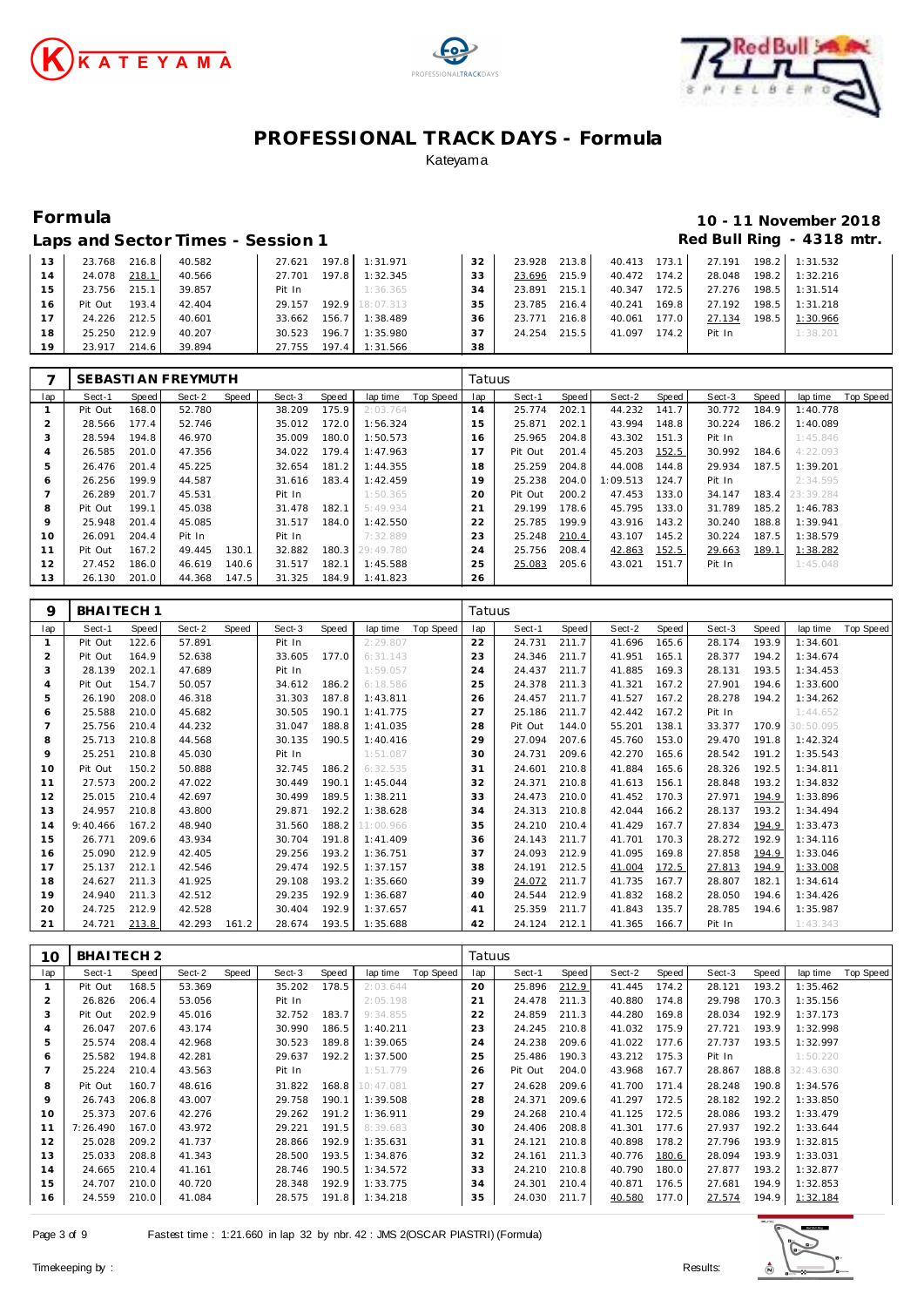





# **Formula 10 - 11 November 2018**

|    |  |                           | Laps and Sector Times - Session 1 |                       |  |                                                    |  | Red Bull Ring - 4318 |  |
|----|--|---------------------------|-----------------------------------|-----------------------|--|----------------------------------------------------|--|----------------------|--|
|    |  | 17 24.576 210.4 40.890    | 28.218 193.5 1:33.684             |                       |  | 36 23.977 212.1 42.488 169.3 28.008 195.7 1:34.473 |  |                      |  |
| 18 |  | 24.423 210.4 40.833       |                                   | 28.435 191.8 1:33.691 |  |                                                    |  |                      |  |
| 19 |  | 26.592 198.0 47.984 163.1 |                                   | 28.827 173.6 1:43.403 |  | 38 24.092 211.7 40.741 174.2 Pit In 1:46.768       |  |                      |  |

| 14  | BHAITECH <sub>3</sub> |       |        |       |        |       |           |           | Tatuus |         |       |        |       |        |       |           |           |
|-----|-----------------------|-------|--------|-------|--------|-------|-----------|-----------|--------|---------|-------|--------|-------|--------|-------|-----------|-----------|
| lap | Sect-1                | Speed | Sect-2 | Speed | Sect-3 | Speed | lap time  | Top Speed | lap    | Sect-1  | Speed | Sect-2 | Speed | Sect-3 | Speed | lap time  | Top Speed |
|     | Pit Out               | 125.5 | 57.317 |       | 38.297 | 166.4 | 2:11.327  |           | 19     | 25.691  | 210.4 | 42.167 | 164.6 | 28.984 | 190.8 | 1:36.842  |           |
|     | 30.015                | 185.7 | 49.841 |       | Pit In |       | 2:10.108  |           | 20     | 24.720  | 208.8 | 42.039 | 155.6 | 28.899 | 190.5 | 1:35.658  |           |
| 3   | Pit Out               | 123.9 | 56.597 |       | 37.452 | 166.2 | 11:02.468 |           | 21     | 24.665  | 208.4 | 43.536 | 157.9 | 28.899 | 190.8 | 1:37.100  |           |
| 4   | 30.483                | 170.7 | 51.344 |       | 35.371 | 180.6 | 1:57.198  |           | 22     | 24.737  | 208.4 | 42.342 | 152.1 | 28.789 | 191.5 | 1:35.868  |           |
| 5   | 26.595                | 204.8 | 46.590 |       | 36.323 | 149.6 | 1:49.508  |           | 23     | 24.992  | 208.0 | 42.331 | 155.6 | Pit In |       | 1:48.372  |           |
| 6   | 30.033                | 154.5 | 48.080 |       | 35.470 | 168.0 | 1:53.583  |           | 24     | Pit Out | 164.4 | 52.554 | 136.7 | 33.590 | 174.2 | 37:00.217 |           |
|     | 26.364                | 208.8 | 44.176 |       | 32.538 | 170.3 | 1:43.078  |           | 25     | 26.063  | 204.8 | 44.673 | 144.4 | 31.546 | 185.9 | 1:42.282  |           |
| 8   | 25.858                | 208.4 | 44.759 |       | Pit In |       | 1:56.411  |           | 26     | 26.209  | 190.0 | 43.420 | 145.2 | 30.271 | 188.8 | 1:39.900  |           |
| 9   | Pit Out               | 174.6 | 52.911 |       | 36.204 | 166.7 | 10:14.840 |           | 27     | 25.213  | 206.4 | 45.632 | 155.2 | 29.769 | 189.5 | 1:40.614  |           |
| 10  | 7:53.513              | 185.7 | 48.814 |       | 32.550 | 182.7 | 9:14.877  |           | 28     | 24.908  | 208.8 | 42.516 | 152.5 | 29.271 | 188.5 | 1:36.695  |           |
| 11  | 25.974                | 205.6 | 44.813 |       | 32.957 | 184.0 | 1:43.744  |           | 29     | 25.204  | 206.8 | 43.064 | 154.7 | 29.241 | 191.2 | 1:37.509  |           |
| 12  | 29.377                | 204.0 | 44.680 |       | 31.242 | 170.6 | 1:45.299  |           | 30     | 25.131  | 209.2 | 42.933 | 159.3 | 29.402 | 190.1 | 1:37.466  |           |
| 13  | 26.011                | 206.0 | 43.215 |       | 30.423 | 186.5 | 1:39.649  |           | 31     | 24.538  | 208.8 | 43.415 | 155.6 | 28.687 | 192.5 | 1:36.640  |           |
| 14  | 25.430                | 208.0 | 43.313 |       | 30.187 | 187.8 | 1:38.930  |           | 32     | 25.086  | 207.2 | 42.110 | 155.6 | 28.925 | 191.5 | 1:36.121  |           |
| 15  | 25.450                | 208.4 | 42.682 |       | 30.209 | 189.8 | 1:38.341  |           | 33     | 24.521  | 208.0 | 42.496 | 157.4 | 29.089 | 190.5 | 1:36.106  |           |
| 16  | 25.201                | 207.6 | 42.884 |       | 30.257 | 188.5 | 1:38.342  |           | 34     | 24.836  | 208.8 | 41.666 | 157.4 | 28.777 | 191.8 | 1:35.279  |           |
| 17  | 25.102                | 208.0 | 45.802 |       | 30.256 | 189.1 | 1:41.160  |           | 35     | 24.762  | 207.2 | 43.418 | 152.5 | Pit In |       | 1:49.885  |           |
| 18  | 24.918                | 208.0 | 42.224 | 151.3 | 29.235 | 189.1 | 1:36.377  |           | 36     |         |       |        |       |        |       |           |           |

| 15  | BHAITECH 4 |       |        |       |        |       |          |           | Tatuus |         |              |        |       |        |       |           |           |
|-----|------------|-------|--------|-------|--------|-------|----------|-----------|--------|---------|--------------|--------|-------|--------|-------|-----------|-----------|
| lap | Sect-1     | Speed | Sect-2 | Speed | Sect-3 | Speed | lap time | Top Speed | lap    | Sect-1  | <b>Speed</b> | Sect-2 | Speed | Sect-3 | Speed | lap time  | Top Speed |
|     | Pit Out    | 150.6 | 53.219 |       | Pit In |       | 2:13.020 |           | 18     | 24.204  | 211.3        | 40.625 |       | 28.289 | 193.9 | 1:33.118  |           |
| 2   | Pit Out    | 182.9 | 49.348 |       | 34.750 | 153.6 | 5:57.999 |           | 19     | 24.020  | 211.7        | 41.041 |       | 28.274 | 193.9 | 1:33.335  |           |
| 3   | 5:02.802   | 196.2 | 46.015 |       | 31.743 | 172.0 | 6:20.560 |           | 20     | 24.547  | 212.5        | 41.055 | 167.7 | Pit In |       | 1:41.400  |           |
| 4   | 26.450     | 199.5 | 44.160 |       | 30.521 | 182.4 | 1:41.131 |           | 21     | Pit Out | 177.2        | 48.221 | 146.3 | 31.209 | 169.8 | 40:08.202 |           |
| 5   | 27.868     | 156.5 | 43.165 |       | 29.669 | 190.8 | 1:40.702 |           | 22     | 27.554  | 188.7        | 44.757 | 148.4 | 29.353 | 191.8 | 1:41.664  |           |
| 6   | 25.524     | 210.4 | 41.629 |       | 29.591 | 192.2 | 1:36.744 |           | 23     | 24.590  | 209.6        | 41.768 | 164.1 | 28.373 | 193.2 | 1:34.731  |           |
|     | 25.270     | 211.3 | 41.368 |       | 29.055 | 191.5 | 1:35.693 |           | 24     | 24.234  | 211.7        | 41.139 | 167.7 | 27.830 | 195.3 | 1:33.203  |           |
| 8   | 26.860     | 177.7 | 45.115 |       | Pit In |       | 1:50.517 |           | 25     | 24.453  | 209.6        | 40.914 | 167.7 | 28.012 | 194.2 | 1:33.379  |           |
| 9   | Pit Out    | 206.4 | 44.798 |       | 30.313 | 188.5 | 7:55.633 |           | 26     | 24.189  | 210.4        | 40.962 | 168.2 | 27.793 | 193.9 | 1:32.944  |           |
| 10  | 24.832     | 209.6 | 41.135 |       | 28.632 | 192.5 | 1:34.599 |           | 27     | 24.145  | 210.4        | 40.720 | 172.0 | 27.627 | 194.9 | 1:32.492  |           |
| 11  | 24.592     | 210.0 | 40.972 |       | 29.588 | 178.2 | 1:35.152 |           | 28     | 24.062  | 210.0        | 40.834 | 170.3 | 28.599 | 194.6 | 1:33.495  |           |
| 12  | 8:09.550   | 207.2 | 42.782 |       | 30.138 | 192.5 | 9:22.470 |           | 29     | 24.554  | 212.5        | 40.916 | 165.6 | 28.454 | 193.5 | 1:33.924  |           |
| 13  | 24.342     | 212.9 | 41.330 |       | 29.194 | 193.5 | 1:34.866 |           | 30     | 23.997  | 212.1        | 40.870 | 174.2 | 27.961 | 194.9 | 1:32.828  |           |
| 14  | 24.686     | 209.6 | 40.889 |       | 28.371 | 193.9 | 1:33.946 |           | 31     | 23.898  | 212.9        | 40.691 | 172.5 | 27.849 | 193.9 | 1:32.438  |           |
| 15  | 24.244     | 210.8 | 40.612 |       | 28.538 | 193.9 | 1:33.394 |           | 32     | 23.979  | 213.8        | 40.994 | 164.1 | 28.033 | 193.9 | 1:33.006  |           |
| 16  | 24.228     | 210.8 | 40.536 |       | 28.105 | 194.6 | 1:32.869 |           | 33     | 24.055  | 212.1        | 42.343 | 161.7 | Pit In |       | 1:42.994  |           |
| 17  | 24.075     | 211.3 | 40.830 |       | 28.630 | 194.2 | 1:33.535 |           | 34     |         |              |        |       |        |       |           |           |

| 19  | JMS 4   |       |        |       |        |       |           |           | Formula |         |       |        |       |        |       |           |           |
|-----|---------|-------|--------|-------|--------|-------|-----------|-----------|---------|---------|-------|--------|-------|--------|-------|-----------|-----------|
| lap | Sect-1  | Speed | Sect-2 | Speed | Sect-3 | Speed | lap time  | Top Speed | lap     | Sect-1  | Speed | Sect-2 | Speed | Sect-3 | Speed | lap time  | Top Speed |
|     | Pit Out | 177.7 | 49.038 |       | Pit In |       | 1:58.553  |           | 22      | 24.527  | 210.4 | 41.553 | 153.8 | 28.546 | 193.9 | 1:34.626  |           |
| 2   | Pit Out | 184.4 | 46.474 |       | 33.647 | 184.6 | 7:23.211  |           | 23      | 24.399  | 210.8 | 41.741 | 147.9 | 28.410 | 194.6 | 1:34.550  |           |
| 3   | 25.826  | 205.6 | 44.026 |       | 33.008 | 185.9 | 1:42.860  |           | 24      | 24.297  | 210.4 | 41.442 | 150.8 | 28.291 | 194.6 | 1:34.030  |           |
| 4   | 25.924  | 206.4 | 43.693 |       | 31.771 | 188.8 | 1:41.388  |           | 25      | 24.401  | 209.6 | 41.564 | 151.3 | 28.376 | 194.6 | 1:34.341  |           |
| 5   | 25.159  | 207.6 | 44.229 |       | 31.570 | 189.8 | 1:40.958  |           | 26      | 24.264  | 209.2 | 41.553 | 153.8 | 28.225 | 193.9 | 1:34.042  |           |
| 6   | 25.021  | 209.2 | 42.601 |       | 31.078 | 188.8 | 1:38.700  |           | 27      | 24.515  | 209.2 | 41.861 | 145.6 | Pit In |       | 1:42.498  |           |
|     | 25.143  | 210.0 | 42.531 |       | 32.407 | 190.5 | 1:40.081  |           | 28      | Pit Out | 162.7 | 45.528 | 133.0 | 31.632 | 192.5 | 31:33.557 |           |
| 8   | 24.836  | 210.8 | 42.681 |       | 30.141 | 192.5 | 1:37.658  |           | 29      | 24.829  | 208.0 | 42.368 | 144.8 | 29.100 | 191.8 | 1:36.297  |           |
| 9   | 25.404  | 208.0 | 43.472 |       | 30.616 | 191.8 | 1:39.492  |           | 30      | 24.524  | 208.4 | 41.902 | 150.8 | 28.862 | 192.5 | 1:35.288  |           |
| 10  | 24.815  | 210.8 | 41.954 |       | 29.819 | 192.2 | 1:36.588  |           | 31      | 24.584  | 208.0 | 42.523 | 142.9 | 29.155 | 192.2 | 1:36.262  |           |
| 11  | 24.700  | 210.0 | 41.767 |       | 29.806 | 192.2 | 1:36.273  |           | 32      | 24.600  | 207.2 | 41.823 | 149.2 | 29.051 | 190.8 | 1:35.474  |           |
| 12  | 24.800  | 209.2 | 42.109 |       | 29.790 | 193.2 | 1:36.699  |           | 33      | 24.744  | 208.0 | 42.537 | 141.7 | 29.775 | 192.2 | 1:37.056  |           |
| 13  | 24.668  | 209.6 | 41.879 |       | 29.528 | 194.2 | 1:36.075  |           | 34      | 24.538  | 208.0 | 41.647 | 144.8 | 29.052 | 192.5 | 1:35.237  |           |
| 14  | 24.690  | 209.6 | 42.322 |       | Pit In |       | 1:43.192  |           | 35      | 24.460  | 209.6 | 41.926 | 151.7 | 28.593 | 193.9 | 1:34.979  |           |
| 15  | Pit Out | 189.7 | 44.575 |       | 32.484 | 182.1 | 12:26.471 |           | 36      | 24.536  | 209.6 | 42.241 | 146.7 | 28.918 | 194.6 | 1:35.695  |           |
| 16  | 25.220  | 208.4 | 42.503 |       | 29.716 | 191.8 | 1:37.439  |           | 37      | 24.316  | 212.5 | 41.415 | 148.4 | 28.606 | 192.2 | 1:34.337  |           |
| 17  | 24.875  | 208.4 | 42.132 |       | 29.129 | 193.5 | 1:36.136  |           | 38      | 24.304  | 210.4 | 41.690 | 150.0 | 28.381 | 194.2 | 1:34.375  |           |
| 18  | 24.682  | 208.4 | 41.706 |       | 29.021 | 193.2 | 1:35.409  |           | 39      | 24.186  | 210.8 | 41.330 | 154.7 | 28.204 | 193.9 | 1:33.720  |           |
| 19  | 24.532  | 208.8 | 41.328 |       | 29.146 | 192.9 | 1:35.006  |           | 40      | 24.154  | 210.0 | 41.288 | 152.5 | 28.139 | 194.6 | 1:33.581  |           |

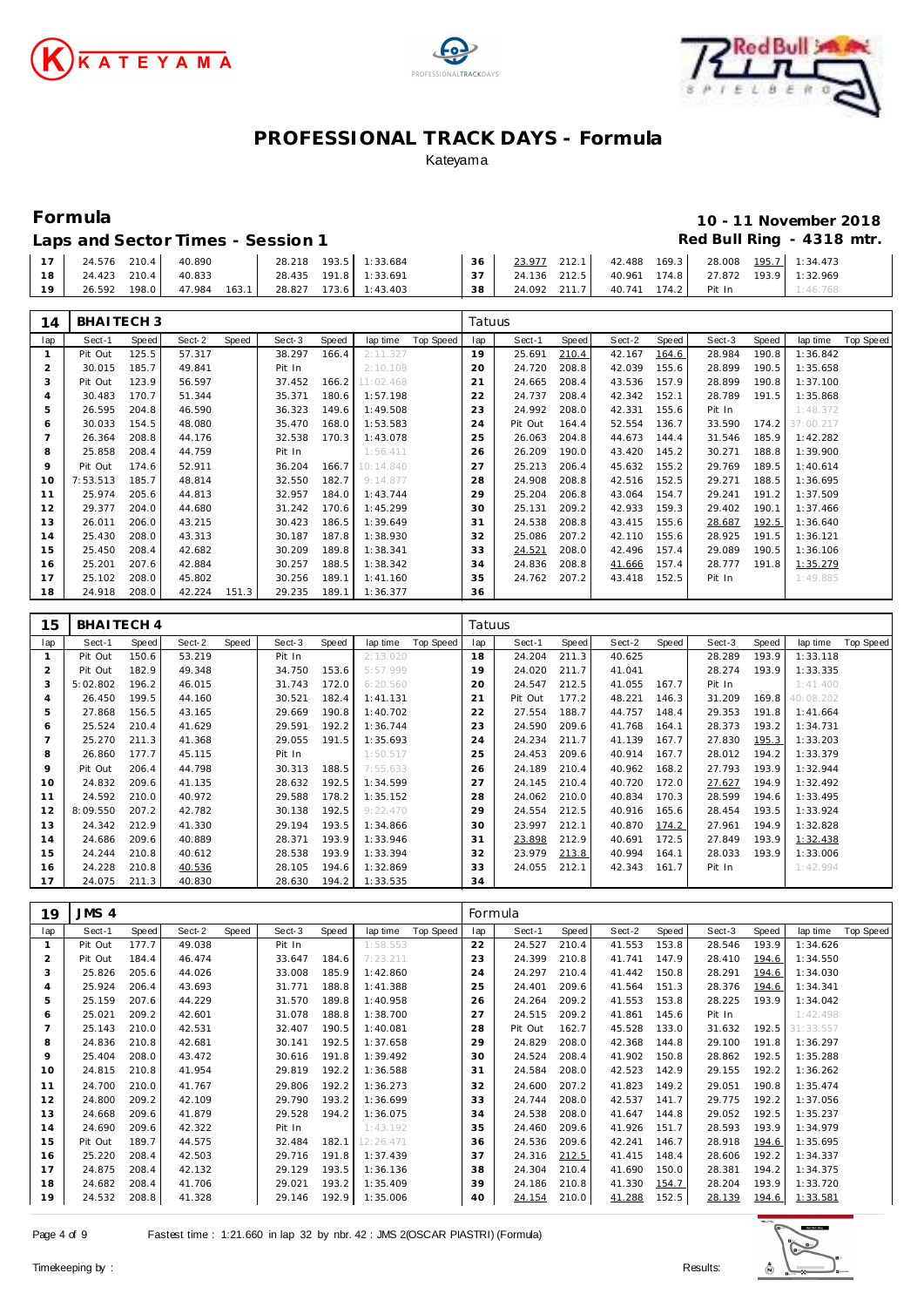





### **Formula 10 - 11 November 2018** Red Bull Ring - 4318 mtr.

| Laps and Sector Times - Session 1 |  |
|-----------------------------------|--|
|                                   |  |

|                        |  | Eapo and bootor innocent objects in |                                  |  |          |
|------------------------|--|-------------------------------------|----------------------------------|--|----------|
| 20 24.454 210.4 41.338 |  | 28.789 194.6 1:34.581               | 24.322 210.8 42.447 147.5 Pit In |  | 1:42.619 |
| 21 24.396 210.0 41.750 |  | 29.143 194.6 1:35.289               |                                  |  |          |

| 21  | ULYSSE DE PAUW |       |        |       |        |       |           |           | Tatuus |         |       |        |       |        |       |           |           |
|-----|----------------|-------|--------|-------|--------|-------|-----------|-----------|--------|---------|-------|--------|-------|--------|-------|-----------|-----------|
| lap | Sect-1         | Speed | Sect-2 | Speed | Sect-3 | Speed | lap time  | Top Speed | lap    | Sect-1  | Speed | Sect-2 | Speed | Sect-3 | Speed | lap time  | Top Speed |
|     | Pit Out        | 170.1 | 46.212 |       | 31.348 | 172.8 | 1:44.460  |           | 16     | 24.454  | 208.8 | 41.044 | 176.5 | 28.106 | 192.9 | 1:33.604  |           |
|     | 26.389         | 208.0 | 43.550 |       | 30.322 | 189.5 | 1:40.261  |           |        | 24.386  | 208.8 | 40.824 | 176.5 | 27.988 | 192.5 | 1:33.198  |           |
| 3   | 25.210         | 208.8 | 42.382 |       | 30.325 | 189.1 | 1:37.917  |           | 18     | 24.408  | 209.2 | 43.267 | 157.4 | Pit In |       | 1:42.319  |           |
| 4   | 25.163         | 208.8 | 41.863 |       | 29.466 | 190.8 | 1:36.492  |           | 19     | Pit Out | 158.8 | 46.458 | 161.2 | 30.141 | 173.6 | 25:42.392 |           |
| 5   | 25.156         | 209.2 | 41.682 |       | 29.332 | 190.8 | 1:36.170  |           | 20     | 27.823  | 162.9 | 44.134 | 166.2 | 29.449 | 191.8 | 1:41.406  |           |
| 6   | 24.940         | 208.4 | 41.596 |       | 29.532 | 190.8 | 1:36.068  |           | 21     | 24.773  | 208.8 | 41.491 | 172.5 | 28.527 | 188.5 | 1:34.791  |           |
|     | 24.982         | 208.8 | 41.912 |       | Pit In |       | 1:45.377  |           | 22     | 24.531  | 209.2 | 41.474 | 174.8 | 28.183 | 192.9 | 1:34.188  |           |
| 8   | Pit Out        | 154.5 | 49.395 |       | 33.832 | 167.2 | 25:14.878 |           | 23     | 24.417  | 209.6 | 40.900 | 174.2 | 28.204 | 193.2 | 1:33.521  |           |
| 9   | 27.910         | 166.2 | 45.279 | 166.7 | 29.935 | 189.5 | 1:43.124  |           | 24     | 24.441  | 210.0 | 41.515 | 153.8 | 30.115 | 192.5 | 1:36.071  |           |
| 10  | 25.009         | 208.0 | 41.955 | 169.8 | 28.982 | 189.8 | 1:35.946  |           | 25     | 24.378  | 211.3 | 45.340 | 167.2 | 28.260 | 194.2 | 1:37.978  |           |
| 11  | 24.815         | 208.4 | 41.405 | 168.8 | 28.550 | 191.2 | 1:34.770  |           | 26     | 24.390  | 210.0 | 40.909 | 173.1 | 28.104 | 194.2 | 1:33.403  |           |
| 12  | 24.588         | 208.4 | 41.643 | 169.8 | 28.671 | 189.5 | 1:34.902  |           | 27     | 24.246  | 210.8 | 41.077 | 164.1 | 32.391 | 193.5 | 1:37.714  |           |
| 13  | 24.580         | 209.6 | 41.174 | 171.4 | 28.365 | 191.8 | 1:34.119  |           | 28     | 24.315  | 209.6 | 40.826 | 173.1 | 28.160 | 193.9 | 1:33.301  |           |
| 14  | 24.524         | 209.2 | 41.211 | 175.3 | 28.400 | 191.5 | 1:34.135  |           | 29     | 24.252  | 209.6 | 40.991 | 172.5 | Pit In |       | 1:40.858  |           |
| 15  | 27.899         | 203.7 | 41.416 | 175.3 | 28.388 | 191.8 | 1:37.703  |           | 30     |         |       |        |       |        |       |           |           |

| 22             |          |              | ARTEM LOBANENKO |       |        |       |          |           | Renault         |         |       |        |       |        |       |           |           |
|----------------|----------|--------------|-----------------|-------|--------|-------|----------|-----------|-----------------|---------|-------|--------|-------|--------|-------|-----------|-----------|
| lap            | Sect-1   | <b>Speed</b> | Sect-2          | Speed | Sect-3 | Speed | lap time | Top Speed | lap             | Sect-1  | Speed | Sect-2 | Speed | Sect-3 | Speed | lap time  | Top Speed |
|                | Pit Out  |              | 50.629          |       | 34.927 | 166.7 | 1:58.999 |           | 21              | 23.878  | 215.9 | 41.170 | 168.2 | Pit In |       | 1:42.088  |           |
| 2              | 27.636   | 199.1        | 45.381          |       | Pit In |       | 1:58.308 |           | 22              | Pit Out | 168.0 | 45.791 | 159.8 | 31.027 | 184.6 | 25:26.033 |           |
| 3              | Pit Out  | 205.6        | 45.920          |       | 32.114 | 182.1 | 4:24.169 |           | 23              | 25.270  | 206.4 | 42.432 | 162.7 | 28.224 | 194.6 | 1:35.926  |           |
| 4              | 25.751   | 208.4        | 43.612          |       | 30.495 | 189.1 | 1:39.858 |           | 24              | 24.132  | 213.8 | 41.342 | 164.1 | 27.867 | 194.9 | 1:33.341  |           |
| 5              | 25.404   | 212.1        | 42.141          |       | 28.960 | 192.9 | 1:36.505 |           | 25              | 24.175  | 214.2 | 40.744 | 165.6 | 27.587 | 197.1 | 1:32.506  |           |
| 6              | 48.504   | 207.6        | 42.299          |       | 28.601 | 193.9 | 1:59.404 |           | 26              | 23.904  | 215.1 | 40.841 | 167.7 | 27.449 | 196.4 | 1:32.194  |           |
| $\overline{7}$ | 24.651   | 212.5        | 41.531          |       | 28.435 | 192.2 | 1:34.617 |           | 27              | 23.975  | 213.4 | 40.872 | 167.2 | 27.686 | 194.6 | 1:32.533  |           |
| 8              | 24.720   | 212.9        | 40.846          |       | 28.221 | 194.9 | 1:33.787 |           | 28              | 24.054  | 214.6 | 40.822 | 168.8 | 27.566 | 196.7 | 1:32.442  |           |
| 9              | 24.256   | 214.2        | 40.670          |       | 27.980 | 194.6 | 1:32.906 |           | 29              | 23.849  | 215.9 | 40.941 | 173.1 | 27.835 | 196.4 | 1:32.625  |           |
| 10             | 24.284   | 214.6        | 40.974          |       | 27.619 | 196.0 | 1:32.877 |           | 30              | 23.878  | 215.9 | 40.862 | 168.2 | Pit In |       | 1:41.481  |           |
| 11             | 24.147   | 212.9        | 40.364          |       | 27.992 | 194.2 | 1:32.503 |           | 31              | Pit Out | 154.7 | 48.894 | 155.2 | 30.999 | 180.9 | 8:13.006  |           |
| 12             | 8:41.033 | 204.8        | 41.947          |       | 28.447 | 194.6 | 9:51.427 |           | 32              | 26.949  | 167.8 | 43.253 | 161.2 | 29.076 | 193.2 | 1:39.278  |           |
| 13             | 24.437   | 214.2        | 40.607          |       | 27.933 | 195.7 | 1:32.977 |           | 33              | 24.449  | 210.8 | 42.419 | 160.7 | 27.850 | 196.7 | 1:34.718  |           |
| 14             | 24.229   | 214.6        | 42.019          |       | 28.364 | 195.7 | 1:34.612 |           | 34              | 23.853  | 215.9 | 40.625 | 168.2 | 29.580 | 168.5 | 1:34.058  |           |
| 15             | 24.162   | 214.6        | 40.808          |       | 28.193 | 195.3 | 1:33.163 |           | 35              | 24.554  | 216.4 | 40.916 | 157.0 | 27.691 | 196.0 | 1:33.161  |           |
| 16             | 24.158   | 215.5        | 40.466          |       | 27.884 | 196.0 | 1:32.508 |           | 36              | 23.744  | 216.8 | 40.424 | 166.2 | 28.398 | 196.7 | 1:32.566  |           |
| 17             | 24.101   | 214.6        | 40.688          |       | 27.627 | 197.8 | 1:32.416 |           | 37              | 23.862  | 216.4 | 40.385 | 173.1 | 27.424 | 196.4 | 1:31.671  |           |
| 18             | 23.669   | 217.7        | 41.062          |       | 27.794 | 197.4 | 1:32.525 |           | 38              | 23.525  | 217.2 | 41.298 | 168.8 | 27.228 | 197.8 | 1:32.051  |           |
| 19             | 23.849   | 216.8        | 40.533          |       | 27.737 | 196.4 | 1:32.119 |           | 39              | 23.878  | 215.9 |        |       |        | 198.5 | 1:31.140  |           |
| 20             | 23.719   | 216.4        | 40.531          | 171.4 | 27.323 | 197.1 | 1:31.573 |           | 40 <sup>2</sup> | 23.517  | 216.4 | 40.256 | 166.2 | Pit In |       | 1:42.307  |           |

| 23             |          |       | KONSTA LAPPALAINEN |       |        |       |           |           | Renault |         |       |        |       |        |       |           |           |
|----------------|----------|-------|--------------------|-------|--------|-------|-----------|-----------|---------|---------|-------|--------|-------|--------|-------|-----------|-----------|
| lap            | Sect-1   | Speed | Sect-2             | Speed | Sect-3 | Speed | lap time  | Top Speed | lap     | Sect-1  | Speed | Sect-2 | Speed | Sect-3 | Speed | lap time  | Top Speed |
|                | Pit Out  | 135.8 | 52.722             |       | 35.078 | 169.5 | 2:00.709  |           | 22      | 24.021  | 215.1 | 40.505 | 169.3 | Pit In |       | 1:40.767  |           |
| 2              | 27.708   | 196.2 | 44.466             |       | 30.700 | 188.2 | 1:42.874  |           | 23      | Pit Out | 166.5 | 44.589 | 155.2 | 28.864 | 192.5 | 28:00.337 |           |
| 3              | 25.357   | 208.8 | 42.179             |       | 29.630 | 191.2 | 1:37.166  |           | 24      | 24.979  | 212.1 | 41.670 | 156.5 | 28.236 | 194.9 | 1:34.885  |           |
| 4              | 25.339   | 209.6 | 41.898             |       | 29.450 | 191.8 | 1:36.687  |           | 25      | 24.208  | 212.1 | 40.747 | 161.2 | 28.456 | 194.2 | 1:33.411  |           |
| 5              | 5:08.647 | 207.2 | 43.638             |       | 30.582 | 185.2 | 6:22.867  |           | 26      | 24.141  | 212.5 | 40.833 | 166.2 | 27.902 | 196.0 | 1:32.876  |           |
| 6              | 25.202   | 210.4 | 43.097             |       | 30.173 | 190.8 | 1:38.472  |           | 27      | 23.903  | 213.4 | 40.919 | 168.8 | 27.829 | 195.3 | 1:32.651  |           |
| $\overline{7}$ | 24.991   | 212.9 | 40.955             |       | 28.642 | 195.3 | 1:34.588  |           | 28      | 24.065  | 213.4 | 40.874 | 167.2 | 27.746 | 196.7 | 1:32.685  |           |
| 8              | 24.417   | 215.5 | 41.279             |       | 28.492 | 195.7 | 1:34.188  |           | 29      | 24.187  | 212.9 | 40.908 | 166.2 | 27.577 | 196.0 | 1:32.672  |           |
| $\circ$        | 24.329   | 215.1 | 41.190             |       | 28.749 | 196.0 | 1:34.268  |           | 30      | 24.544  | 211.7 | 41.124 | 164.1 | Pit In |       | 1:40.274  |           |
| 10             | 24.297   | 214.2 | 40.882             |       | 28.085 | 194.9 | 1:33.264  |           | 31      | Pit Out | 135.1 | 48.407 | 138.5 | 30.757 | 179.1 | 6:55.470  |           |
| 11             | 24.244   | 214.6 | 40.483             |       | 28.985 | 196.4 | 1:33.712  |           | 32      | 26.800  | 201.7 | 43.630 | 151.3 | 29.622 | 192.2 | 1:40.052  |           |
| 12             | 24.998   | 206.0 | 41.351             |       | Pit In |       | 1:45.078  |           | 33      | 24.387  | 212.9 | 40.771 | 166.7 | 29.140 | 196.7 | 1:34.298  |           |
| 13             | Pit Out  | 204.0 | 42.483             |       | 29.007 | 192.2 | 18:09.307 |           | 34      | 24.209  | 214.2 | 40.842 | 163.6 | 27.639 | 197.1 | 1:32.690  |           |
| 14             | 24.413   | 212.9 | 40.817             |       | 28.176 | 195.3 | 1:33.406  |           | 35      | 23.852  | 214.2 | 40.713 | 167.7 | 27.597 | 198.2 | 1:32.162  |           |
| 15             | 24.691   | 212.1 | 40.859             |       | 28.199 | 195.3 | 1:33.749  |           | 36      | 23.872  | 215.9 | 40.317 | 169.8 | 27.332 | 198.2 | 1:31.521  |           |
| 16             | 24.220   | 214.2 | 40.092             |       | 27.865 | 198.5 | 1:32.177  |           | 37      | 23.992  | 215.9 | 40.566 | 168.8 | 27.887 | 197.1 | 1:32.445  |           |
| 17             | 24.713   | 213.8 | 40.262             |       | 27.785 | 198.2 | 1:32.760  |           | 38      | 24.394  | 196.6 | 45.015 | 165.6 | 27.722 | 197.8 | 1:37.131  |           |
| 18             | 24.066   | 213.8 | 40.041             |       | 27.712 | 197.1 | 1:31.819  |           | 39      | 24.004  | 214.6 | 40.458 | 169.3 | 27.362 | 198.5 | 1:31.824  |           |
| 19             | 23.800   | 215.5 | 40.291             |       | 28.714 | 195.7 | 1:32.805  |           | 40      | 24.227  | 214.6 | 40.265 | 169.3 | 27.250 | 197.4 | 1:31.742  |           |
| 20             | 23.969   | 214.6 | 42.161             |       | 31.795 | 196.0 | 1:37.925  |           | 41      | 23.937  | 214.6 | 40.338 | 167.7 | Pit In |       | 1:40.591  |           |

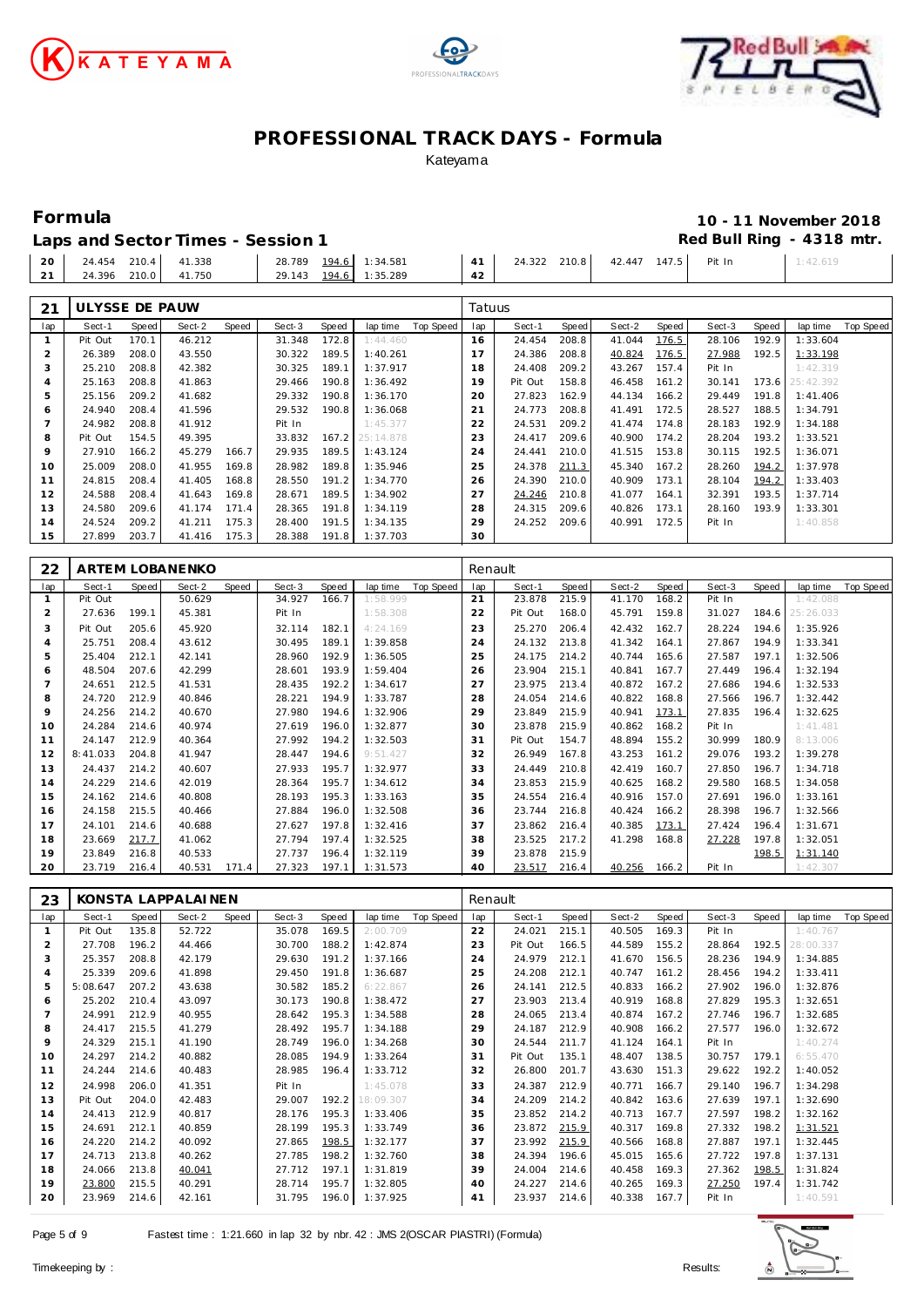





**Formula 10 - 11 November 2018**

 $\mathbb{R}^n$ 

Laps and Sector Times - Session 1 **Red Bull Ring - 4318 mtr. Red Bull Ring - 4318 mtr.** 24.011 214.2 40.725 170.9 28.192 196.4 1:32.928 **42**

| 24             |                 |              | UMBERTO LAGANELLA |       |        |       |           |                  | Tatuus  |         |              |        |       |        |       |           |           |
|----------------|-----------------|--------------|-------------------|-------|--------|-------|-----------|------------------|---------|---------|--------------|--------|-------|--------|-------|-----------|-----------|
| lap            | Sect-1          | Speed        | Sect-2            | Speed | Sect-3 | Speed | lap time  | <b>Top Speed</b> | lap     | Sect-1  | Speed        | Sect-2 | Speed | Sect-3 | Speed | lap time  | Top Speed |
| $\mathbf{1}$   | Pit Out         | 197.3        | 47.238            |       | 33.047 | 180.0 | 6:52.877  |                  | 18      | 25.500  | 205.6        | 42.185 | 163.6 | 28.941 | 187.5 | 1:36.626  |           |
| 2              | 26.717          | 204.0        | 48.473            |       | 31.501 | 186.2 | 1:46.691  |                  | 19      | 24.985  | 208.0        | 41.549 | 166.2 | 28.151 | 193.9 | 1:34.685  |           |
| 3              | 25.953          | 204.4        | 43.468            |       | 30.210 | 189.8 | 1:39.631  |                  | 20      | 24.650  | 209.2        | 41.908 | 167.7 | 28.179 | 193.5 | 1:34.737  |           |
| $\overline{4}$ | 26.095          | 209.2        | 42.581            |       | 29.805 | 191.8 | 1:38.481  |                  | 21      | 24.541  | 212.1        | 41.133 | 168.8 | 28.091 | 193.2 | 1:33.765  |           |
| 5              | 25.143          | 210.4        | 42.086            |       | 30.373 | 191.2 | 1:37.602  |                  | 22      | 24.451  | 210.4        | 41.316 | 168.2 | 29.170 | 195.3 | 1:34.937  |           |
| 6              | 25.030          | 211.3        | 42.030            |       | 28.834 | 191.8 | 1:35.894  |                  | 23      | 24.945  | 208.8        | 41.418 | 166.2 | 28.106 | 194.2 | 1:34.469  |           |
| $\overline{7}$ | 25.127          | 209.6        | 43.107            |       | 29.132 | 193.5 | 1:37.366  |                  | 24      | 24.495  | 210.0        | 41.237 | 167.2 | 27.878 | 193.9 | 1:33.610  |           |
| 8              | 24.978          | 208.8        | 41.518            |       | 28.649 | 193.5 | 1:35.145  |                  | 25      | 24.486  | 210.0        | 40.975 | 169.8 | 27.854 | 194.6 | 1:33.315  |           |
| 9              | 24.908          | 209.6        | 41.568            |       | 28.767 | 183.7 | 1:35.243  |                  | 26      | 24.451  | 209.6        | 55.027 | 159.8 | 28.701 | 194.9 | 1:48.179  |           |
| 10             | 25.032          | 210.0        | 41.251            |       | 28.586 | 191.8 | 1:34.869  |                  | 27      | 24.552  | 208.8        | 41.517 | 166.2 | Pit In |       | 1:41.706  |           |
| 11             | 24.948          | 209.2        | 40.927            |       | Pit In |       | 1:41.307  |                  | 28      | Pit Out | 202.9        | 43.422 | 164.1 | 28.931 | 190.1 | 18:56.074 |           |
| 12             | Pit Out         | 203.7        | 42.268            |       | 28.787 | 189.1 | 12:19.468 |                  | 29      | 24.681  | 208.0        | 42.301 | 165.6 | 28.424 | 194.2 | 1:35.406  |           |
| 13             | 25.204          | 208.0        | 41.249            |       | 28.603 | 191.2 | 1:35.056  |                  | 30      | 25.109  | 208.8        | 41.187 | 171.4 | 28.024 | 193.5 | 1:34.320  |           |
| 14             | 24.839          | 209.2        | 41.066            |       | 28.920 | 191.8 | 1:34.825  |                  | 31      | 24.196  | 210.0        | 41.294 | 166.2 | 28.096 | 195.3 | 1:33.586  |           |
| 15             | 24.938          | 208.8        | 41.027            |       | 28.764 | 192.9 | 1:34.729  |                  | 32      | 24.343  | 210.0        | 41.493 | 169.3 | 27.914 | 194.2 | 1:33.750  |           |
| 16             | 24.668          | 210.4        | 1:08.821          |       | Pit In |       | 2:12.321  |                  | 33      | 24.435  | 210.4        | 41.091 | 171.4 | 27.776 | 195.7 | 1:33.302  |           |
| 17             | Pit Out         | 201.4        | 48.964            | 147.9 | 30.772 | 186.2 | 25:01.357 |                  | 34      | 24.285  | 210.0        | 41.100 | 168.8 | Pit In |       | 1:49.181  |           |
|                |                 |              |                   |       |        |       |           |                  |         |         |              |        |       |        |       |           |           |
| 27             | JMS 1           |              |                   |       |        |       |           |                  | Formula |         |              |        |       |        |       |           |           |
| lap            | Sect-1          | <b>Speed</b> | Sect-2            | Speed | Sect-3 | Speed | lap time  | Top Speed        | lap     | Sect-1  | <b>Speed</b> | Sect-2 | Speed | Sect-3 | Speed | lap time  | Top Speed |
| $\mathbf{1}$   | Pit Out         | 166.5        | 43.847            |       | 31.169 | 213.4 | 1:42.796  |                  | 22      | 21.101  | 252.4        | 36.755 | 184.9 | 25.167 | 226.9 | 1:23.023  |           |
| 2              | 24.426          | 197.7        | 40.475            |       | 28.228 | 223.6 | 1:33.129  |                  | 23      | 21.140  | 253.0        | 36.769 | 186.2 | 25.176 | 226.4 | 1:23.085  |           |
| 3              | 21.978          | 251.2        | 37.693            |       | 26.560 | 225.0 | 1:26.231  |                  | 24      | 21.054  | 250.7        | 37.673 | 148.8 | 26.168 | 225.5 | 1:24.895  |           |
| $\overline{4}$ | 21.780          | 252.4        | 40.338            |       | 26.794 | 225.5 | 1:28.912  |                  | 25      | 21.026  | 253.0        | 37.044 | 177.6 | 25.935 | 225.0 | 1:24.005  |           |
| 5              | 21.387          | 254.2        | 37.771            |       | 27.631 | 226.9 | 1:26.789  |                  | 26      | 21.057  | 252.4        | 37.154 | 166.2 | 25.807 | 222.7 | 1:24.018  |           |
| 6              | 21.564          | 253.0        | 37.292            |       | 26.123 | 224.5 | 1:24.979  |                  | 27      | 21.107  | 251.8        | 36.739 | 186.9 | 25.120 | 225.9 | 1:22.966  |           |
| $\overline{7}$ | 21.898          | 225.4        | 41.048            |       | Pit In |       | 1:45.434  |                  | 28      | 21.023  | 252.4        | 36.942 | 186.2 | 25.081 | 226.4 | 1:23.046  |           |
| 8              | Pit Out         | 236.9        | 40.068            |       | 28.752 | 223.6 | 7:23.879  |                  | 29      | 21.029  | 251.8        | 39.274 | 174.2 | Pit In |       | 1:34.469  |           |
| 9              | 21.786          | 251.8        | 38.038            |       | 26.018 | 225.5 | 1:25.842  |                  | 30      | Pit Out | 203.3        | 40.533 | 173.6 | 26.646 | 225.0 | 20:28.967 |           |
| 10             | 21.552          | 253.6        | 36.966            |       | 26.008 | 226.9 | 1:24.526  |                  | 31      | 21.829  | 244.9        | 38.373 | 181.2 | 25.408 | 225.9 | 1:25.610  |           |
| 11             | 22.529          | 254.2        | 37.366            |       | 26.468 | 227.4 | 1:26.363  |                  | 32      | 21.204  | 250.7        | 37.492 | 158.4 | 25.509 | 225.9 | 1:24.205  |           |
| 12             | 21.601          | 253.6        | 37.019            |       | 25.548 | 227.4 | 1:24.168  |                  | 33      | 21.034  | 251.8        | 36.772 | 184.3 | 24.805 | 227.8 | 1:22.611  |           |
| 13             | 21.343          | 256.0        | 36.634            |       | 25.969 | 226.4 | 1:23.946  |                  | 34      | 21.016  | 251.8        | 36.670 | 192.9 | 25.095 | 228.3 | 1:22.781  |           |
| 14             | 21.309          | 255.4        | 36.638            |       | 25.632 | 227.4 | 1:23.579  |                  | 35      | 20.936  | 246.6        | 37.883 | 182.4 | 24.922 | 227.8 | 1:23.741  |           |
| 15             | 22.827          | 253.6        | 37.759            |       | Pit In |       | 1:35.721  |                  | 36      | 20.897  | 251.8        | 36.959 | 184.3 | 24.725 | 229.3 | 1:22.581  |           |
| 16             | Pit Out         | 204.8        | 40.630            | 163.6 | 27.114 | 222.7 | 38:43.068 |                  | 37      | 21.581  | 254.2        | 39.666 | 174.2 | 25.350 | 226.4 | 1:26.597  |           |
| 17             | 21.887          | 247.2        | 37.692            | 183.7 | 25.700 | 223.1 | 1:25.279  |                  | 38      | 21.012  | 253.0        | 36.735 | 189.5 | 24.854 | 227.8 | 1:22.601  |           |
| 18             | 21.360          | 249.5        | 36.972            | 183.1 | 26.195 | 225.0 | 1:24.527  |                  | 39      | 21.095  | 252.4        | 36.609 | 188.8 | 25.434 | 226.4 | 1:23.138  |           |
| 19             | 21.301          | 250.7        | 36.751            | 187.5 | 25.186 | 225.5 | 1:23.238  |                  | 40      | 21.011  | 254.2        | 36.978 | 192.9 | 24.623 | 228.3 | 1:22.612  |           |
| 20             | 21.080          | 251.8        | 37.226            | 177.6 | 25.143 | 226.4 | 1:23.449  |                  | 41      | 20.865  | 254.2        | 37.987 | 187.5 | Pit In |       | 1:32.384  |           |
| 21             | 21.330          | 251.8        | 37.155            | 185.6 | 25.010 | 225.9 | 1:23.495  |                  | 42      |         |              |        |       |        |       |           |           |
|                |                 |              |                   |       |        |       |           |                  |         |         |              |        |       |        |       |           |           |
| 29             | EMILIO CIPRIANI |              |                   |       |        |       |           |                  | Tatuus  |         |              |        |       |        |       |           |           |

| 29  | EMILIO CIPRIANI |       |          |       |        |       |                 |           | iatuus |         |       |        |       |        |       |           |           |
|-----|-----------------|-------|----------|-------|--------|-------|-----------------|-----------|--------|---------|-------|--------|-------|--------|-------|-----------|-----------|
| lap | Sect-1          | Speed | Sect-2   | Speed | Sect-3 | Speed | lap time        | Top Speed | lap    | Sect-1  | Speed | Sect-2 | Speed | Sect-3 | Speed | lap time  | Top Speed |
|     | Pit Out         | 167.5 | 1:21.141 |       | 41.419 | 178.8 | 2:35.168        |           | 16     | 26.172  | 204.4 | 44.356 | 150.0 | 30.613 | 158.1 | 1: 41.141 |           |
| 2   | 29.081          | 193.1 | 47.729   |       | 32.261 | 186.2 | 1:49.071        |           | 17     | 26.169  | 205.2 | 43.692 | 164.1 | 29.633 | 189.8 | 1:39.494  |           |
| 3   | 25.589          | 206.0 | 43.939   |       | 30.839 | 185.6 | 1:40.367        |           | 18     | 24.981  | 207.6 | 42.444 | 160.2 | 29.061 | 191.2 | 1:36.486  |           |
| 4   | 25.145          | 208.8 | 44.348   |       | 30.883 | 184.6 | 1:40.376        |           | 19     | 24.705  | 208.4 | 42.489 | 161.2 | 28.898 | 192.2 | 1:36.092  |           |
| 5   | 26.256          | 198.0 | 43.717   |       | 30.264 | 190.1 | 1:40.237        |           | 20     | 24.844  | 208.0 | 41.921 | 162.7 | 28.640 | 191.8 | 1:35.405  |           |
| 6   | 25.135          | 209.2 | 46.498   |       | 31.033 | 188.8 | 1:42.666        |           | 21     | 24.464  | 210.4 | 42.029 | 169.3 | 28.651 | 192.2 | 1:35.144  |           |
|     | 24.945          | 208.8 | 42.605   |       | 29.947 | 189.5 | 1:37.497        |           | 22     | 24.399  | 210.4 | 41.489 | 166.7 | 28.346 | 192.5 | 1:34.234  |           |
| 8   | 24.917          | 209.2 | 42.322   |       | Pit In |       | 1:47.380        |           | 23     | 24.503  | 209.2 | 41.543 | 165.1 | 28.311 | 193.5 | 1:34.357  |           |
| 9   | Pit Out         | 187.0 | 43.446   |       | 29.850 | 188.2 | 16:15.424       |           | 24     | 24.295  | 209.6 | 41.421 | 165.6 | 28.318 | 192.5 | 1:34.034  |           |
| 10  | 25.113          | 207.2 | 45.112   |       | 29.403 | 190.5 | 1:39.628        |           | 25     | 24.475  | 209.2 | 41.550 | 166.7 | Pit In |       | 1:44.572  |           |
| 11  | 45.685          | 180.4 | 45.349   |       | 30.539 | 189.5 | 2:01.573        |           | 26     | Pit Out | 170.4 | 47.566 | 145.9 | 32.167 | 137.2 | 32:06.247 |           |
| 12  | 25.413          | 207.6 | 41.981   |       | 29.301 | 191.8 | 1:36.695        |           | 27     | 28.403  | 181.3 | 43.221 | 160.7 | 29.081 | 187.8 | 1:40.705  |           |
| 13  | 24.860          | 210.4 | 44.970   |       | 30.803 | 190.1 | 1:40.633        |           | 28     | 24.831  | 208.4 | 41.925 | 170.9 | 28.687 | 190.8 | 1:35.443  |           |
| 14  | 25.427          | 208.0 | 42.424   |       | Pit In |       | 1:47.689        |           | 29     | 24.656  | 209.2 | 41.419 | 168.2 | 28.269 | 192.9 | 1:34.344  |           |
| 15  | Pit Out         | 159.5 | 48.921   | 127.7 | 33.161 |       | 183.7 13:43.921 |           | 30     | 24.558  | 208.4 | 41.487 | 168.8 | Pit In |       | 1:49.153  |           |

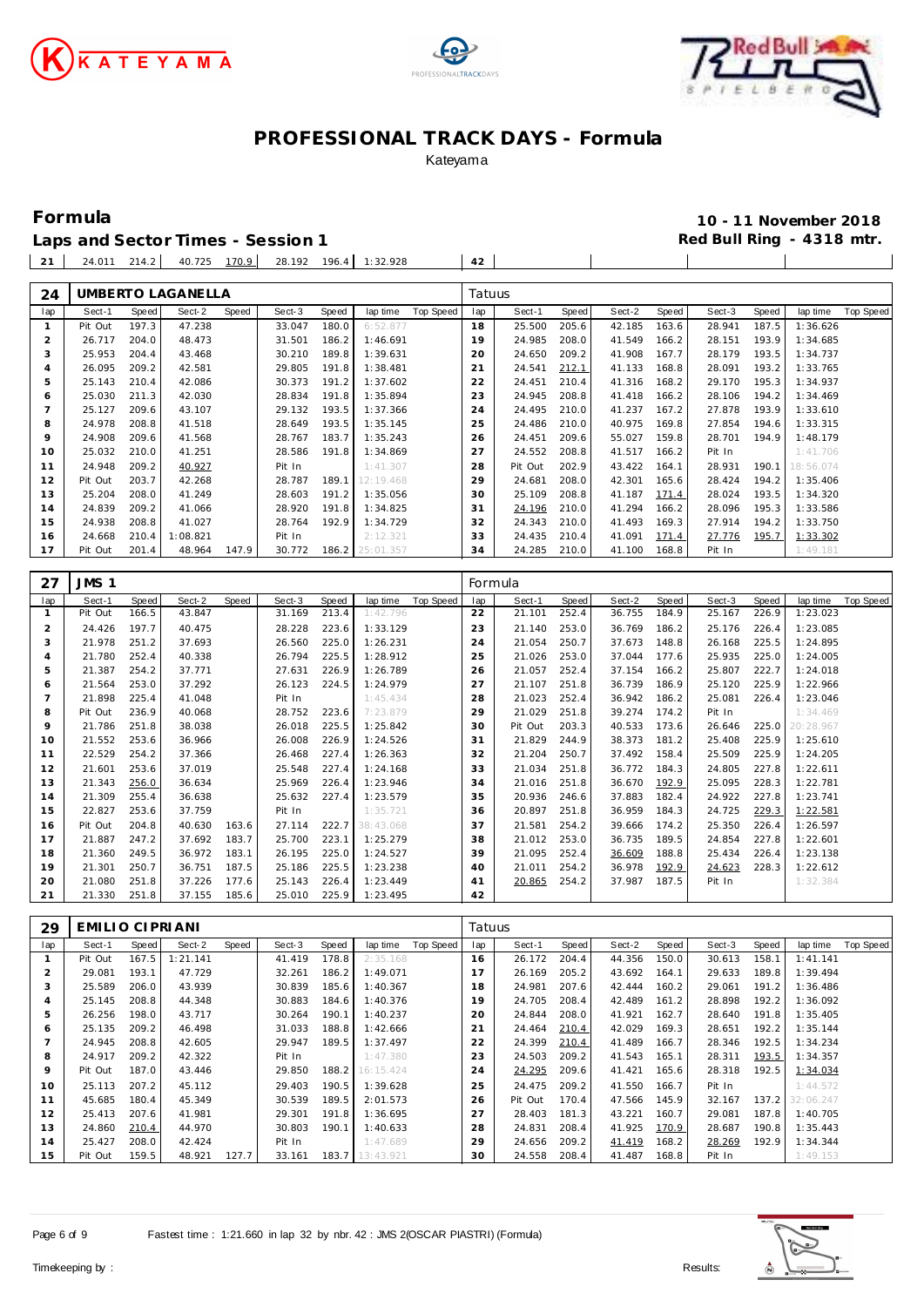





**Formula 10 - 11 November 2018** Laps and Sector Times - Session 1 **Red Bull Ring - 4318 mtr. Red Bull Ring - 4318 mtr.** 

|                | 42  | JMS <sub>2</sub> |       |        |       |        |       |           |           | Formula |         |       |        |       |        |       |           |                  |
|----------------|-----|------------------|-------|--------|-------|--------|-------|-----------|-----------|---------|---------|-------|--------|-------|--------|-------|-----------|------------------|
|                | lap | Sect-1           | Speed | Sect-2 | Speed | Sect-3 | Speed | lap time  | Top Speed | lap     | Sect-1  | Speed | Sect-2 | Speed | Sect-3 | Speed | lap time  | <b>Top Speed</b> |
| $\mathbf{1}$   |     | Pit Out          | 187.3 | 42.164 |       | 28.533 | 220.0 | 1:36.247  |           | 18      | 20.894  | 255.4 | 36.811 | 181.2 | 24.812 | 227.8 | 1:22.517  |                  |
| $\overline{2}$ |     | 22.533           | 250.7 | 38.111 |       | 26.421 | 223.1 | 1:27.065  |           | 19      | 21.867  | 240.6 | 37.847 | 184.9 | 25.917 | 227.4 | 1:25.631  |                  |
| 3              |     | 21.489           | 253.0 | 37.345 |       | 25.806 | 225.9 | 1:24.640  |           | 20      | 21.056  | 253.6 | 36.799 | 183.7 | 24.873 | 228.3 | 1:22.728  |                  |
| $\overline{4}$ |     | 21.146           | 253.6 | 37.117 |       | 25.677 | 227.4 | 1:23.940  |           | 21      | 21.035  | 255.4 | 36.963 | 182.4 | Pit In |       | 1:30.110  |                  |
| 5              |     | 21.139           | 255.4 | 38.128 |       | Pit In |       | 1:37.013  |           | 22      | Pit Out | 230.8 | 38.386 | 168.8 | 26.251 | 223.1 | 13:55.301 |                  |
| 6              |     | Pit Out          | 220.8 | 38.585 |       | 26.737 | 226.4 | 10:45.589 |           | 23      | 21.735  | 234.3 | 37.351 | 183.1 | 25.887 | 224.1 | 1:24.973  |                  |
| 7              |     | 21.153           | 256.0 | 37.453 |       | 26.316 | 224.5 | 1:24.922  |           | 24      | 21.055  | 254.2 | 36.698 | 185.6 | 24.622 | 228.3 | 1:22.375  |                  |
| 8              |     | 21.844           | 256.0 | 37.112 |       | 26.212 | 227.8 | 1:25.168  |           | 25      | 20.982  | 253.0 | 36.425 | 190.1 | 24.439 | 228.3 | 1:21.846  |                  |
| 9              |     | 21.060           | 257.9 | 36.547 |       | 25.312 | 229.8 | 1:22.919  |           | 26      | 20.871  | 254.8 | 36.537 | 192.2 | 24.490 | 228.8 | 1:21.898  |                  |
| 10             |     | 20.933           | 257.3 | 36.617 |       | 25.197 | 229.8 | 1:22.747  |           | 27      | 21.770  | 250.7 | 37.523 | 183.1 | 24.950 | 229.8 | 1:24.243  |                  |
| 11             |     | 21.896           | 256.6 | 37.559 |       | 26.345 | 229.8 | 1:25.800  |           | 28      | 20.819  | 254.8 | 36.695 | 187.5 | 24.473 | 229.3 | 1:21.987  |                  |
| 12             |     | 21.058           | 256.6 | 37.067 |       | Pit In |       | 1:33.903  |           | 29      | 20.861  | 256.0 | 36.508 | 189.5 | 24.786 | 226.9 | 1:22.155  |                  |
| 13             |     | Pit Out          | 224.5 | 40.083 | 169.3 | 26.733 | 221.3 | 39:41.712 |           | 30      | 21.456  | 192.0 | 38.191 | 186.2 | 25.188 | 229.8 | 1:24.835  |                  |
| 14             |     | 22.073           | 243.8 | 37.825 | 183.7 | 25.401 | 225.5 | 1:25.299  |           | 31      | 21.028  | 254.2 | 36.610 | 188.2 | 24.498 | 229.8 | 1:22.136  |                  |
| 15             |     | 21.230           | 252.4 | 37.062 | 186.2 | 25.055 | 226.9 | 1:23.347  |           | 32      | 20.830  | 254.2 | 36.350 | 190.8 | 24.480 | 228.8 | 1:21.660  |                  |
| 16             |     | 21.033           | 254.8 | 36.711 | 187.5 | 24.958 | 228.3 | 1:22.702  |           | 33      | 20.839  | 254.8 | 36.951 | 178.2 | Pit In |       | 1:30.173  |                  |
| 17             |     | 20.971           | 254.8 | 36.595 | 186.2 | 24.794 | 228.3 | 1:22.360  |           | 34      |         |       |        |       |        |       |           |                  |
|                |     |                  |       |        |       |        |       |           |           |         |         |       |        |       |        |       |           |                  |
| 61             |     | DE WILDE         |       |        |       |        |       |           |           | Renault |         |       |        |       |        |       |           |                  |
|                | lap | Sect-1           | Speed | Sect-2 | Speed | Sect-3 | Speed | lap time  | Top Speed | lap     | Sect-1  | Speed | Sect-2 | Speed | Sect-3 | Speed | lap time  | <b>Top Speed</b> |
| -1             |     | Pit Out          | 175.4 | 45.687 |       | Pit In |       | 1:51.709  |           | 17      | 23.628  | 215.9 | 40.140 |       | 28.312 | 198.9 | 1:32.080  |                  |
| 2              |     | Pit Out          | 192.7 | 43.567 |       | 29.736 | 187.8 | 7:46.657  |           | 18      | 32.897  | 117.9 | 45.374 |       | 27.855 | 197.4 | 1:46.126  |                  |
| 3              |     | 25.243           | 201.4 | 42.519 |       | 30.357 | 185.6 | 1:38.119  |           | 19      | 23.596  | 217.7 | 39.584 |       | 27.360 | 199.3 | 1:30.540  |                  |
| $\overline{4}$ |     | 25.021           | 210.4 | 41.412 |       | 28.439 | 194.9 | 1:34.872  |           | 20      | 23.387  | 218.6 | 39.797 |       | Pit In |       | 1:36.881  |                  |
| 5              |     | 24.384           | 215.9 | 40.538 |       | 28.128 | 197.1 | 1:33.050  |           | 21      | Pit Out | 193.4 | 44.137 | 165.1 | 28.485 | 189.5 | 47:01.001 |                  |
| 6              |     | 23.921           | 217.2 | 40.214 |       | 27.724 | 197.4 | 1:31.859  |           | 22      | 24.729  | 199.1 | 41.348 | 175.3 | 27.373 | 197.4 | 1:33.450  |                  |
| $\overline{7}$ |     | 24.334           | 217.2 | 40.347 |       | 27.662 | 197.8 | 1:32.343  |           | 23      | 23.657  | 214.6 | 45.491 | 144.8 | 27.943 | 198.9 | 1:37.091  |                  |
|                |     |                  |       |        |       |        |       |           |           |         |         |       |        |       |        |       |           |                  |

|    | 24.334   | 217.2 | 40.347 | 27.662 | 197.8 | 1:32.343 | 23 | 23.657 | 214.6 | 45.491<br>144.8  | 27.943 | 198.9 | 1:37.091 |
|----|----------|-------|--------|--------|-------|----------|----|--------|-------|------------------|--------|-------|----------|
| 8  | 23.735   | 217.7 | 40.425 | 28.081 | 198.2 | 1:32.241 | 24 | 23.607 | 213.8 | 39.985<br>179.4. | 26.903 | 199.3 | 1:30.495 |
|    | 23.757   | 216.8 | 40.147 | 27.439 | 198.2 | 1:31.343 | 25 | 23.451 | 216.8 | 39.761<br>182.4  | 26.696 | 200.4 | 1:29.908 |
| 10 | 25.152   | 216.4 | 40.788 | Pit In |       | 1:40.761 | 26 | 23.402 | 217.7 | 167.7<br>42.883  | 27.456 | 199.3 | 1:33.741 |
|    | Pit Out  | 174.6 | 42.552 | 29.592 | 191.8 | 8:09.815 | 27 | 23.386 | 217.2 | 42.513<br>168.2  | 27.313 | 200.7 | 1:33.212 |
| 12 | 7:36.913 | 168.5 | 42.695 | 29.005 | 190.5 | 8:48.613 | 28 | 23.718 | 215.5 | 39.808<br>182.4  | 26.672 | 200.0 | 1:30.198 |
| 13 | 24.686   | 209.6 | 40.662 | 33.877 | 196.4 | 1:39.225 | 29 | 23.850 | 217.7 | 41.360<br>125.9  | 30.859 | 198.9 | 1:36.069 |
| 14 | 23.669   | 215.9 | 39.762 | 28.090 | 196.7 | 1:31.521 | 30 | 23.633 | 216.4 | 157.4<br>40.344  | 27.611 | 199.3 | 1:31.588 |
| 15 | 23.524   | 216.8 | 39.868 | 27.391 | 199.3 | 1:30.783 | 31 | 23.578 | 216.4 | 39.851<br>180.0  | Pit In |       | 1:36.487 |
| 16 | 24.437   | 216.8 | 39.832 | 29.259 | 197.4 | 1:33.528 | 32 |        |       |                  |        |       |          |

| 69            |         |       | JESSE SALMENAUTI O |       |        |       |                 |           | Tatuus |         |       |        |       |        |       |          |           |
|---------------|---------|-------|--------------------|-------|--------|-------|-----------------|-----------|--------|---------|-------|--------|-------|--------|-------|----------|-----------|
| lap           | Sect-1  | Speed | Sect-2             | Speed | Sect-3 | Speed | lap time        | Top Speed | lap    | Sect-1  | Speed | Sect-2 | Speed | Sect-3 | Speed | lap time | Top Speed |
|               | Pit Out | 176.3 | 53.999             |       | 34.506 | 178.8 | 1:56.881        |           | 18     | 27.937  | 154.1 | 45.426 | 158.8 | 28.426 | 194.9 | 1:41.789 |           |
|               | 26.875  | 201.7 | 46.018             |       | 32.441 | 172.0 | 1:45.334        |           | 19     | 25.163  | 208.4 | 41.895 | 163.1 | 28.458 | 195.3 | 1:35.516 |           |
| 3             | 28.314  | 171.5 | 45.023             |       | 30.686 | 187.8 | 1:44.023        |           | 20     | 25.347  | 208.4 | 41.988 | 162.7 | 29.076 | 193.5 | 1:36.411 |           |
| 4             | 29.886  | 159.5 | 43.888             |       | 30.162 | 190.1 | 1:43.936        |           | 21     | 24.508  | 211.7 | 41.843 | 148.4 | 29.007 | 194.9 | 1:35.358 |           |
| 5             | 25.527  | 206.8 | 43.296             |       | 30.809 | 190.5 | 1:39.632        |           | 22     | 24.489  | 210.0 | 41.610 | 167.7 | 28.355 | 194.9 | 1:34.454 |           |
| 6             | 25.760  | 206.8 | 42.430             |       | 29.777 | 190.5 | 1:37.967        |           | 23     | 24.325  | 210.8 | 41.853 | 159.3 | 28.114 | 195.3 | 1:34.292 |           |
|               | 25.202  | 208.0 | 42.752             |       | Pit In |       | 1:46.468        |           | 24     | 24.271  | 211.3 | 41.597 | 164.1 | 28.107 | 195.3 | 1:33.975 |           |
| 8             | Pit Out | 180.7 | 43.763             |       | 29.368 | 190.8 | 12:03.642       |           | 25     | 24.330  | 210.0 | 41.819 | 159.3 | Pit In |       | 1:39.106 |           |
| 9             | 25.003  | 210.0 | 42.156             |       | 29.218 | 192.9 | 1:36.377        |           | 26     | Pit Out | 169.1 | 43.634 | 164.1 | 29.202 | 194.6 | 7:57.108 |           |
| 10            | 24.824  | 209.6 | 42.805             |       | 29.733 | 194.9 | 1:37.362        |           | 27     | 24.553  | 210.4 | 41.771 | 162.7 | 28.439 | 194.9 | 1:34.763 |           |
| 11            | 24.998  | 210.0 | 41.685             |       | 28.911 | 193.2 | 1:35.594        |           | 28     | 24.423  | 210.8 | 41.635 | 166.7 | 28.157 | 195.7 | 1:34.215 |           |
| 12            | 24.646  | 210.0 | 41.743             |       | 29.050 | 193.5 | 1:35.439        |           | 29     | 24.242  | 211.3 | 44.516 | 163.1 | 28.355 | 195.7 | 1:37.113 |           |
| 13            | 24.724  | 209.6 | 42.606             |       | 29.554 | 193.2 | 1:36.884        |           | 30     | 24.287  | 210.8 | 42.312 | 157.9 | 28.525 | 194.9 | 1:35.124 |           |
| 14            | 24.767  | 211.3 | 42.366             |       | 28.758 | 194.2 | 1:35.891        |           | 31     | 24.340  | 209.6 | 41.815 | 160.2 | 28.264 | 196.0 | 1:34.419 |           |
| 15            | 24.541  | 212.5 | 41.674             |       | 28.836 | 194.2 | 1:35.051        |           | 32     | 24.329  | 210.8 | 41.998 | 159.3 | 28.441 | 195.3 | 1:34.768 |           |
| 16            | 24.514  | 211.7 | 41.779             |       | Pit In |       | 1:40.289        |           | 33     | 25.591  | 128.6 | 58.004 | 108.0 | Pit In |       | 2:09.382 |           |
| 17            | Pit Out | 197.3 | 43.333             | 160.2 | 28.727 |       | 192.9 21:31.455 |           | 34     |         |       |        |       |        |       |          |           |
|               |         |       |                    |       |        |       |                 |           |        |         |       |        |       |        |       |          |           |
| $\sim$ $\sim$ | R       |       |                    |       |        |       |                 |           | $ -$   |         |       |        |       |        |       |          |           |

| $Q_{\mathcal{A}}$ | I DANIEL VEBSTER |       |        |       |              |       |                         |           | Tatuus |              |         |              |         |                          |       |                  |             |
|-------------------|------------------|-------|--------|-------|--------------|-------|-------------------------|-----------|--------|--------------|---------|--------------|---------|--------------------------|-------|------------------|-------------|
| lap               | Sect-1           | Speed | Sect-2 | Speed | Sect-3       | Speed | lap time                | Top Speed | lap    | Sect-1       | Speed   | Sect-2       | Speed I | Sect-3                   | Speed | lap time         | Top Speed I |
|                   | Pit Out          | 77.5  | 50.639 |       | 32.912 182.4 |       | 1:59.631                |           | 18     | 24.768       | 211.7   | 41.186       |         | 28.882                   | 192.2 | 1:34.836         |             |
|                   | 28.062           | 200.2 | 47.048 |       |              |       | 31.712 187.2 1:46.822   |           | 19     | 24.695 211.7 |         | 41.508       | 170.3   | 28.035                   |       | $193.9$ 1:34.238 |             |
|                   | 25.851           | 206.4 | 48.224 |       |              |       | 31.362 187.8 1:45.437   |           | 20     | 24.526       | 210.4 L | 41.664       | $168.2$ | Pit In                   |       | 1:41.960         |             |
|                   | 25.412 207.2     |       | 43.540 |       |              |       | 30.098  186.5  1:39.050 |           | 21     | Pit Out      | $156.3$ | 46.445 154.7 |         | 31.250  153.8  35:43.434 |       |                  |             |

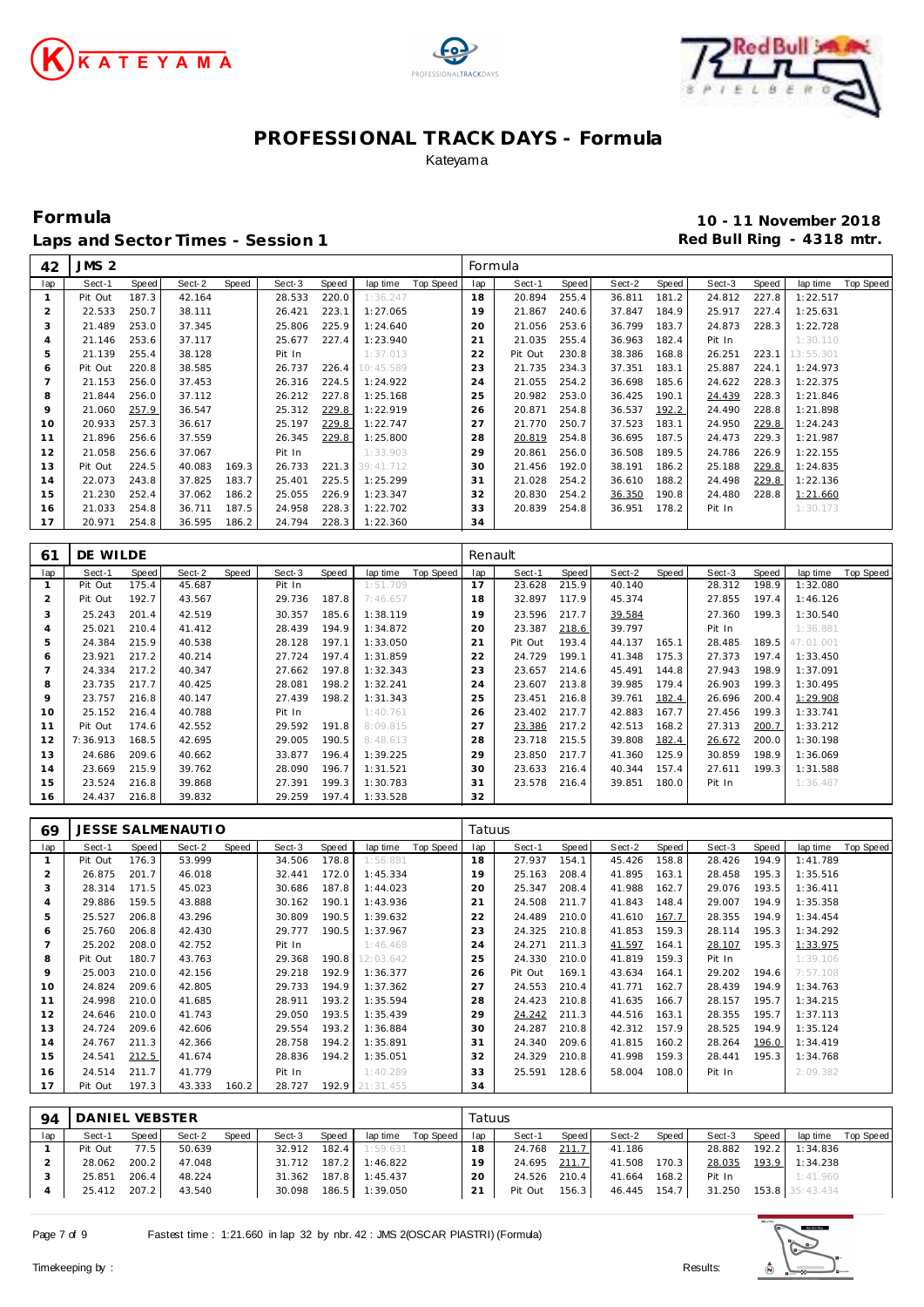





# **Formula 10 - 11 November 2018**

|     |         |       | Laps and Sector Times - Session 1 |        |       |           |    |         |       |        |       |        |       | Red Bull Ring - 4318 mtr. |
|-----|---------|-------|-----------------------------------|--------|-------|-----------|----|---------|-------|--------|-------|--------|-------|---------------------------|
| 5   | 25.299  | 206.8 | 42.707                            | 30.005 | 190.1 | 1:38.011  | 22 | 26.319  | 206.8 | 42.949 | 161.2 | 29.681 | 188.5 | 1:38.949                  |
| 6   | 25.219  | 206.4 | 42.320                            | 29.557 | 191.2 | 1:37.096  | 23 | 24.943  | 206.8 | 43.306 | 163.1 | 28.707 | 192.2 | 1:36.956                  |
|     | 25.071  | 206.0 | 42.220                            | 28.981 | 190.8 | 1:36.272  | 24 | 24.751  | 208.8 | 41.734 | 166.7 | 28.418 | 191.2 | 1:34.903                  |
| 8   | 25.438  | 203.7 | 41.954                            | 29.014 | 191.2 | 1:36.406  | 25 | 24.505  | 208.4 | 41.684 | 166.2 | 28.518 | 191.8 | 1:34.707                  |
| 9   | 24.958  | 209.2 | 41.876                            | 28.967 | 192.2 | 1:35.801  | 26 | 24.670  | 208.4 | 41.676 | 164.1 | 29.801 | 158.8 | 1:36.147                  |
| 10  | 24.982  | 208.8 | 45.508                            | Pit In |       | 1:50.653  | 27 | 34.838  | 78.5  | 46.529 | 168.8 | 28.633 | 192.2 | 1:50.000                  |
| 11  | Pit Out | 203.7 | 43.388                            | 29.235 | 191.2 | 10:38.068 | 28 | 24.531  | 208.4 | 41.641 | 167.2 | 28.391 | 192.9 | 1:34.563                  |
| 12  | 25.250  | 207.6 | 42.881                            | 28.745 | 193.5 | 1:36.876  | 29 | 24.575  | 208.4 | 41.320 | 167.2 | Pit In |       | 1:46.402                  |
| 13  | 24.621  | 210.8 | 41.477                            | 28.730 | 192.5 | 1:34.828  | 30 | Pit Out | 206.8 | 42.479 | 162.7 | 28.645 | 192.5 | 6:50.055                  |
| 14  | 24.600  | 210.0 | 41.358                            | 28.359 | 193.2 | 1:34.317  | 31 | 24.542  | 208.8 | 41.370 | 167.2 | 28.220 | 192.5 | 1:34.132                  |
| 15  | 26.727  | 206.8 | 47.798                            | 29.144 | 191.2 | 1:43.669  | 32 | 24.491  | 209.6 | 41.054 | 169.3 | 28.057 | 193.9 | 1:33.602                  |
| 16  | 24.808  | 208.4 | 41.480                            | 28.610 | 192.2 | 1:34.898  | 33 | 24.876  | 209.2 | 40.929 | 171.4 | 28.130 | 192.9 | 1:33.935                  |
| -17 | 24.390  | 210.8 | 40.908                            | 28.466 | 193.5 | 1:33.764  | 34 | 24.368  | 209.2 | 41.090 | 170.9 | Pit In |       | 1:46.246                  |

| 110 | PREMA <sub>1</sub> |       |        |       |        |       |           |           | Tatuus |         |       |        |       |        |       |           |           |
|-----|--------------------|-------|--------|-------|--------|-------|-----------|-----------|--------|---------|-------|--------|-------|--------|-------|-----------|-----------|
| lap | Sect-1             | Speed | Sect-2 | Speed | Sect-3 | Speed | lap time  | Top Speed | lap    | Sect-1  | Speed | Sect-2 | Speed | Sect-3 | Speed | lap time  | Top Speed |
|     | Pit Out            | 114.9 | 55.034 |       | Pit In |       | 2:14.117  |           | 20     | 24.095  | 210.8 | 42.059 | 169.8 | Pit In |       | 1:40.048  |           |
|     | Pit Out            | 150.8 | 49.932 |       | 33.230 | 164.1 | 4:15.290  |           | 21     | Pit Out | 155.2 | 53.228 | 128.6 | 32.780 | 152.1 | 22:41.229 |           |
|     | 12:09.282          | 165.9 | 46.639 |       | 32.373 | 180.6 | 13:28.294 |           | 22     | 29.953  | 168.8 | 47.733 | 158.4 | 29.838 | 186.2 | 1:47.524  |           |
| 4   | 26.573             | 192.7 | 43.464 |       | 31.101 | 188.5 | 1:41.138  |           | 23     | 25.066  | 169.3 | 42.559 | 158.8 | 28.523 | 193.2 | 1:36.148  |           |
| 5   | 25.031             | 208.0 | 42.789 |       | 29.729 | 191.2 | 1:37.549  |           | 24     | 24.438  | 210.0 | 41.407 | 166.2 | 28.391 | 193.9 | 1:34.236  |           |
| 6   | 25.914             | 163.2 | 48.789 |       | 29.978 | 189.5 | 1:44.681  |           | 25     | 24.197  | 211.3 | 41.487 | 166.2 | 28.171 | 193.2 | 1:33.855  |           |
|     | 24.783             | 207.2 | 41.876 |       | 29.870 | 190.1 | 1:36.529  |           | 26     | 24.460  | 209.6 | 42.012 | 166.2 | 27.994 | 194.2 | 1:34.466  |           |
| 8   | 25.272             | 187.0 | 47.005 |       | Pit In |       | 1:48.933  |           | 27     | 24.215  | 209.6 | 41.258 | 168.2 | 27.857 | 193.9 | 1:33.330  |           |
| 9   | Pit Out            | 176.9 | 46.610 |       | 30.524 | 171.7 | 6:34.008  |           | 28     | 24.227  | 209.6 | 40.984 | 169.3 | 27.881 | 194.9 | 1:33.092  |           |
| 10  | 7:42.805           | 193.1 | 44.510 |       | 30.751 | 182.4 | 8:58.066  |           | 29     | 24.030  | 211.3 | 40.955 | 167.7 | 27.560 | 195.3 | 1:32.545  |           |
| 11  | 26.064             | 206.8 | 42.053 |       | 28.995 | 191.8 | 1:37.112  |           | 30     | 24.089  | 211.3 | 41.906 | 166.7 | Pit In |       | 1:40.552  |           |
| 12  | 25.620             | 168.5 | 43.851 |       | 29.037 | 191.8 | 1:38.508  |           | 31     | Pit Out | 119.5 | 50.098 | 145.2 | 31.072 | 155.8 | 13:14.020 |           |
| 13  | 24.517             | 209.2 | 41.199 |       | 28.503 | 192.5 | 1:34.219  |           | 32     | 28.611  | 185.1 | 43.813 | 160.7 | 28.791 | 189.1 | 1:41.215  |           |
| 14  | 25.145             | 207.6 | 41.404 |       | 28.326 | 195.7 | 1:34.875  |           | 33     | 24.846  | 208.0 | 41.535 | 163.6 | 27.914 | 194.2 | 1:34.295  |           |
| 15  | 24.183             | 211.3 | 40.737 |       | 28.522 | 194.6 | 1:33.442  |           | 34     | 26.561  | 204.8 | 41.255 | 167.2 | 28.276 | 191.2 | 1:36.092  |           |
| 16  | 24.076             | 212.9 | 40.958 |       | 28.376 | 194.9 | 1:33.410  |           | 35     | 26.815  | 113.6 | 44.091 | 169.8 | 27.948 | 195.3 | 1:38.854  |           |
| 17  | 24.122             | 212.5 | 40.920 |       | 28.454 | 194.9 | 1:33.496  |           | 36     | 24.117  | 211.7 | 40.796 | 169.8 | 27.619 | 195.3 | 1:32.532  |           |
| 18  | 24.214             | 212.9 | 41.452 |       | 28.383 | 193.2 | 1:34.049  |           | 37     | 24.052  | 212.1 | 40.819 | 164.6 | 28.056 | 195.7 | 1:32.927  |           |
| 19  | 24.384             | 210.0 | 42.665 | 156.1 | 28.563 | 194.9 | 1:35.612  |           | 38     | 24.023  | 212.5 | 46.186 | 157.0 | Pit In |       | 1:53.468  |           |

| 111            | PREMA 2  |       |        |       |        |       |          |           | Tatuus |         |       |        |       |        |       |           |           |
|----------------|----------|-------|--------|-------|--------|-------|----------|-----------|--------|---------|-------|--------|-------|--------|-------|-----------|-----------|
| lap            | Sect-1   | Speed | Sect-2 | Speed | Sect-3 | Speed | lap time | Top Speed | lap    | Sect-1  | Speed | Sect-2 | Speed | Sect-3 | Speed | lap time  | Top Speed |
| $\mathbf{1}$   | Pit Out  | 123.7 | 53.618 |       | Pit In |       | 2:14.979 |           | 20     | Pit Out | 153.8 | 47.155 | 147.1 | 30.579 | 183.7 | 32:28.556 |           |
| $\overline{2}$ | Pit Out  | 164.7 | 47.254 |       | 32.358 | 170.3 | 3:54.325 |           | 21     | 25.877  | 181.6 | 45.785 | 153.0 | Pit In |       | 1:52.924  |           |
| 3              | 26.397   | 202.9 | 45.216 |       | 30.079 | 189.5 | 1:41.692 |           | 22     | Pit Out | 181.3 | 42.690 | 157.4 | 28.626 | 193.5 | 2:32.698  |           |
| $\overline{4}$ | 6:07.601 | 190.3 | 44.044 |       | 29.566 | 188.8 | 7:21.211 |           | 23     | 24.864  | 209.2 | 41.334 | 162.7 | 27.780 | 194.6 | 1:33.978  |           |
| 5              | 25.430   | 208.4 | 42.653 |       | 29.420 | 186.5 | 1:37.503 |           | 24     | 24.201  | 210.8 | 41.139 | 167.2 | 27.609 | 195.3 | 1:32.949  |           |
| 6              | 25.009   | 202.5 | 42.719 |       | 29.103 | 190.8 | 1:36.831 |           | 25     | 24.067  | 211.3 | 45.492 | 158.8 | 27.915 | 194.9 | 1:37.474  |           |
|                | 25.695   | 208.0 | 41.559 |       | Pit In |       | 1:49.156 |           | 26     | 24.040  | 213.8 | 40.973 | 166.2 | 27.571 | 193.5 | 1:32.584  |           |
| 8              | Pit Out  | 182.6 | 44.814 |       | 29.337 | 190.1 | 7:47.730 |           | 27     | 24.203  | 211.3 | 41.112 | 164.1 | 27.626 | 191.8 | 1:32.941  |           |
| $\circ$        | 24.693   | 211.3 | 42.667 |       | 28.982 | 191.8 | 1:36.342 |           | 28     | 24.184  | 211.7 | 41.068 | 167.7 | 27.860 | 193.9 | 1:33.112  |           |
| 10             | 24.739   | 207.6 | 41.112 |       | 28.269 | 192.2 | 1:34.120 |           | 29     | 24.420  | 211.7 | 41.177 | 168.2 | Pit In |       | 1:44.818  |           |
| 11             | 24.440   | 210.4 | 40.887 |       | 28.528 | 188.5 | 1:33.855 |           | 30     | Pit Out | 150.6 | 48.663 | 149.2 | 30.388 | 183.4 | 10:07.039 |           |
| 12             | 25.987   | 192.4 | 42.701 |       | 29.745 | 194.2 | 1:38.433 |           | 31     | 25.194  | 188.7 | 44.144 | 159.8 | 28.109 | 193.2 | 1:37.447  |           |
| 13             | 24.664   | 209.2 | 40.745 |       | 28.891 | 189.5 | 1:34.300 |           | 32     | 24.598  | 206.8 | 41.409 | 164.1 | 27.964 | 192.5 | 1:33.971  |           |
| 14             | 6:27.605 | 181.0 | 42.263 |       | 28.725 | 190.1 | 7:38.593 |           | 33     | 24.133  | 211.7 | 41.032 | 166.2 | 28.029 | 194.6 | 1:33.194  |           |
| 15             | 24.507   | 212.1 | 41.077 |       | 28.339 | 195.3 | 1:33.923 |           | 34     | 24.163  | 211.3 | 40.917 | 162.7 | 28.041 | 197.4 | 1:33.121  |           |
| 16             | 24.240   | 211.7 | 41.260 |       | 28.228 | 190.8 | 1:33.728 |           | 35     | 24.858  | 210.0 | 40.938 | 167.7 | 27.672 | 191.8 | 1:33.468  |           |
| 17             | 24.197   | 211.3 | 41.094 |       | 28.400 | 188.8 | 1:33.691 |           | 36     | 24.474  | 211.7 | 40.831 | 168.8 | 27.778 | 192.2 | 1:33.083  |           |
| 18             | 24.213   | 210.8 | 40.690 |       | 29.356 | 189.5 | 1:34.259 |           | 37     | 24.089  | 214.6 | 40.900 | 168.2 | 27.606 | 194.9 | 1:32.595  |           |
| 19             | 24.600   | 210.8 | 40.734 |       | Pit In |       | 1:42.988 |           | 38     | 24.768  | 210.0 | 41.948 | 153.8 | Pit In |       | 1:42.527  |           |

|     | PREMA 3  |       |        |       |        |       |          |           | Tatuus |        |        |        |       |        |       |          |           |
|-----|----------|-------|--------|-------|--------|-------|----------|-----------|--------|--------|--------|--------|-------|--------|-------|----------|-----------|
| lap | Sect-1   | Speed | Sect-2 | Speed | Sect-3 | Speed | lap time | Top Speed | lap    | Sect-1 | Speed. | Sect-2 | Speed | Sect-3 | Speed | lap time | Top Speed |
|     | Pit Out  | 131.1 | 58.088 |       | Pit In |       | 2:23.350 |           | 19     | 29.173 | 168.0  | 44.737 | 159.3 | 28.954 | 187.8 | 1:42.864 |           |
|     | Pit Out  | 151.7 | 50.831 |       | 34.583 | 175.0 | 5:44.269 |           | 20     | 26.065 | 167.2  | 43.018 | 158.4 | 28.631 | 193.9 | 1:37.714 |           |
|     | 29.457   | 168.8 | 46.868 |       | 32.585 | 173.6 | 1:48.910 |           | 21     | 24.441 | 209.6  | 41.183 | 162.7 | 27.969 | 195.7 | 1:33.593 |           |
|     | 4:45.041 | 188.3 | 43.615 |       | 31.084 | 186.2 | 5:59.740 |           | 22     | 24.684 | 208.8  | 44.025 | 163.6 | 28.517 | 196.0 | 1:37.226 |           |
|     | 29.827   | 149.6 | 46.960 |       | 32.976 | 190.1 | 1:49.763 |           | 23     | 25.194 | 208.0  | 41.733 | 165.6 | 28.497 | 192.9 | 1:35.424 |           |
| Ð   | 25.073   | 208.8 | 42.157 |       | 29.382 | 192.5 | 1:36.612 |           | 24     | 24.417 | 209.2  | 41.135 | 165.1 | 28.017 | 195.3 | 1:33.569 |           |